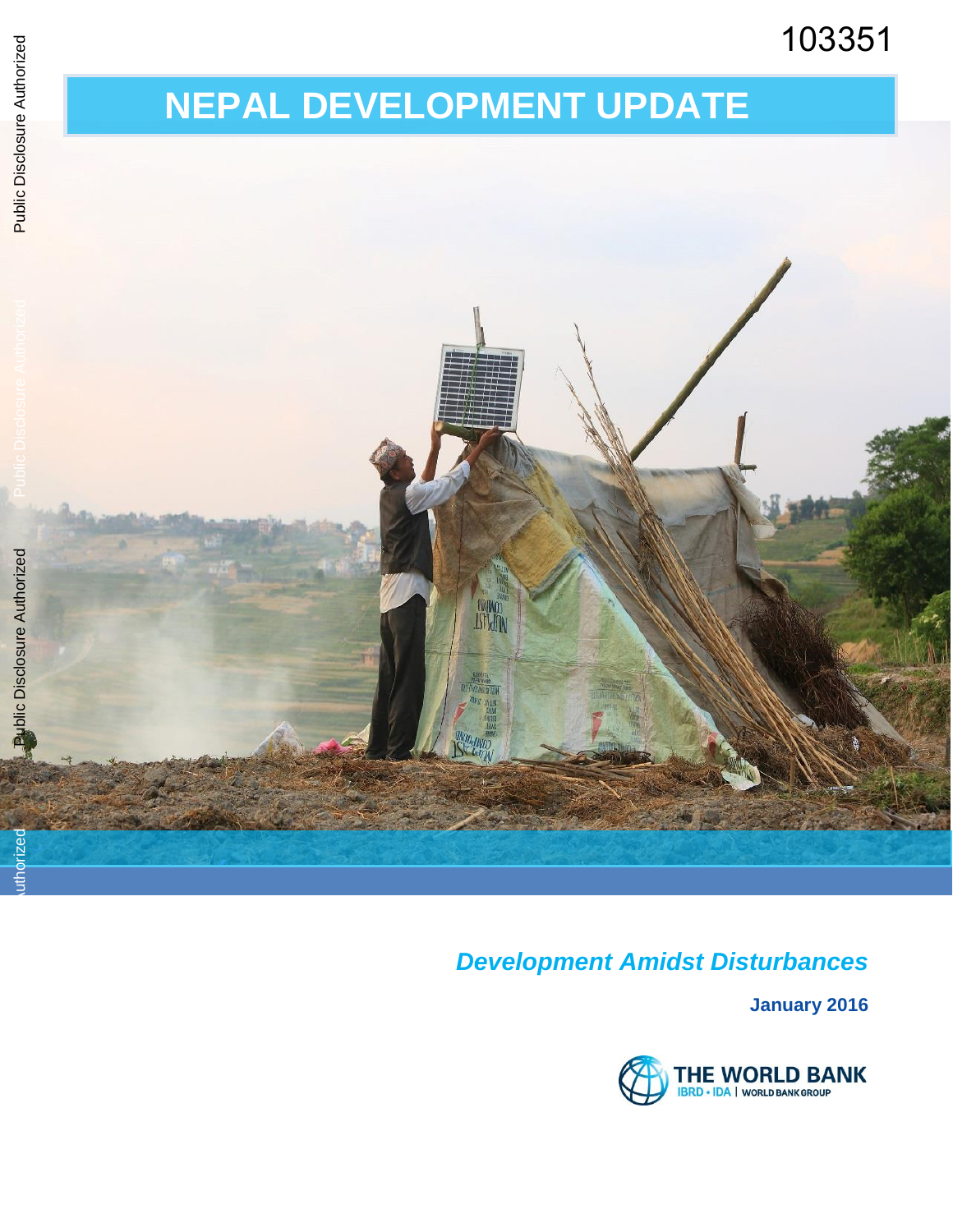#### **Standard Disclaimer:**

This volume is a product of the staff of the International Bank for Reconstruction and Development/The World Bank. The findings, interpretations, and conclusions expressed in this paper do not necessarily reflect the views of the Executive Directors of The World Bank or the governments they represent. The World Bank does not guarantee the accuracy of the data included in this work. The boundaries, colors, denominations, and other information shown on any map in this work do not imply any judgment on the part of The World Bank concerning the legal status of any territory or the endorsement or acceptance of such boundaries

#### **Copyright Statement:**

The material in this publication is copyrighted. Copying and/or transmitting portions or all of this work without permission may be a violation of applicable law. The International Bank for Reconstruction and Development/The World Bank encourages dissemination of its work and will normally grant permission to reproduce portions of the work promptly.

For permission to photocopy or reprint any part of this work, please send a request with complete information to the Copyright Clearance Center, Inc., 222 Rosewood Drive, Danvers, MA 01923, USA, telephone 978-750-8400, fax 978-750-4470, http://www.copyright.com/.

All other queries on rights and licenses, including subsidiary rights, should be addressed to the Office of the Publisher, The World Bank, 1818 H Street NW, Washington, DC 20433, USA, fax 202-522-2422, e-mail pubrights@worldbank.org.

#### **Photo Credits:**

Mr. Laxmi Prasad Ngakhushi/ World Bank Nepal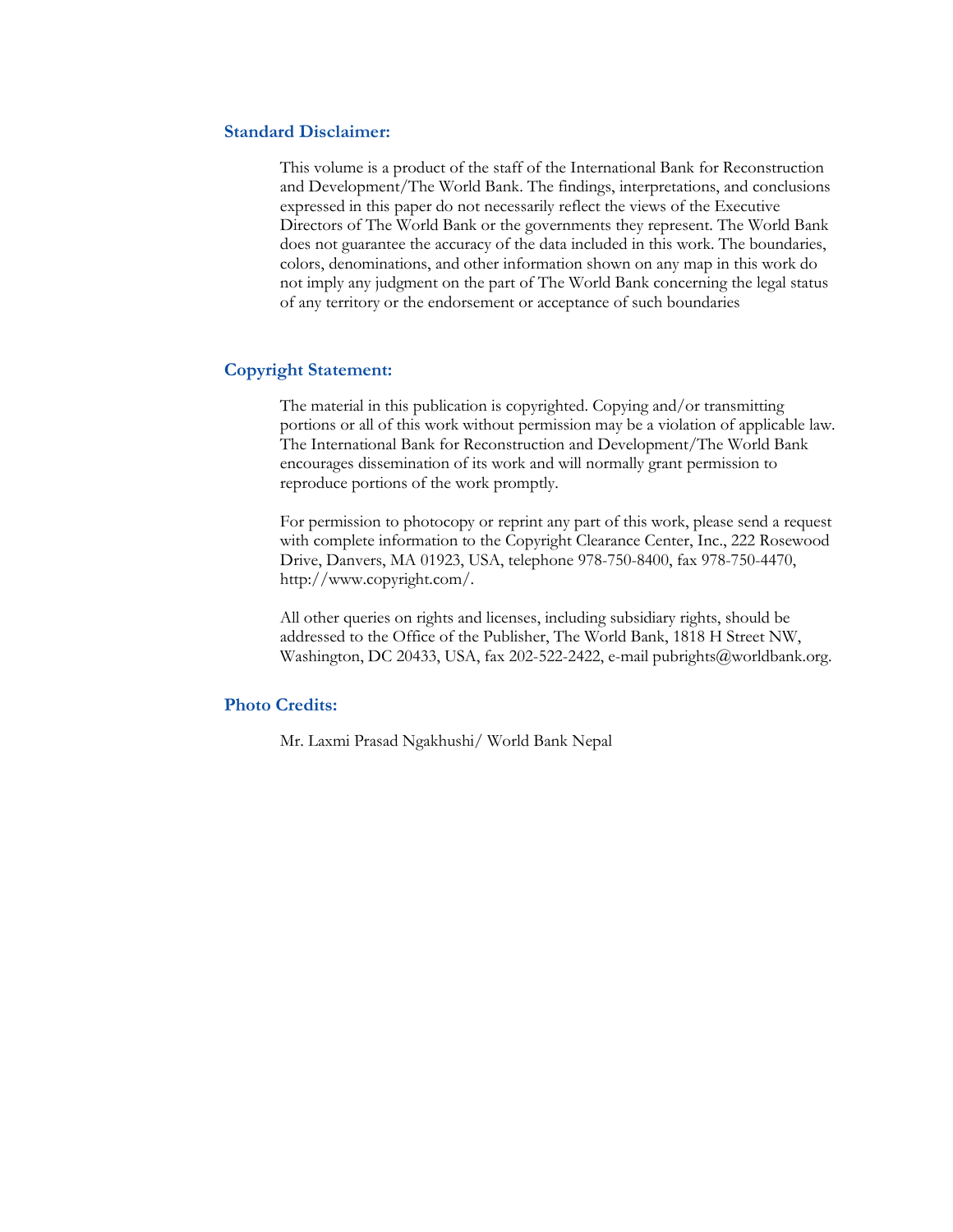### **NEPAL DEVELOPMENT UPDATE Development Amidst Disturbances**

**January 2016**

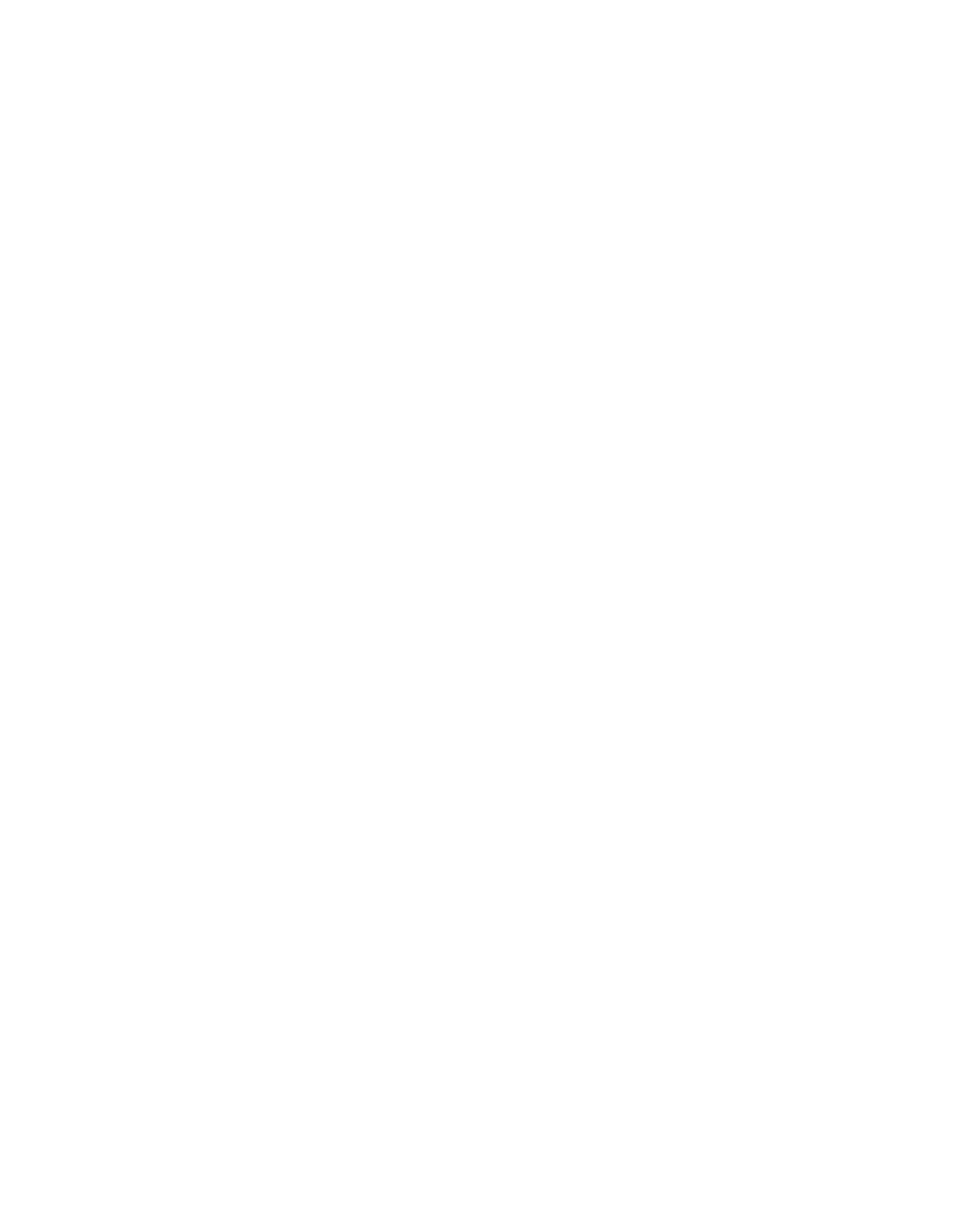#### **Preface**

The Nepal Development Update is produced twice-yearly with the following two main aims: to report on key economic developments over the preceding months, placing them in a longer term and global perspective and to examine (in the Special Focus section) topics of particular policy significance. The Update is intended for a wide audience including policy-makers, business leaders, the community of analysts and professionals engaged in economic debates, and the general public.

This update, however, only has the first section to shed light on the impact of recent trade disruptions. The 2016 Spring Update (April) will have the full version with Special Focus section.

This Update was prepared by a World Bank team including Damir Cosic (Senior Economist), Roshan Bajracharya (Senior Economist), Sudyumna Dahal (Economist) and Saurav Rana (Research Analyst). Takuya Kamata (Country Manager), Martin Rama (Acting Country Director), Shubham Chaudhuri (Practice Manager), Rajib Upadhya (Senior External Affairs Officer), Sailesh Tiwari (Senior Poverty Economist), Sabin Shrestha (Senior Financial Sector Specialist) provided feedback and guidance. Sunita Kumari Yadav (Program Assistant) and Arsianti Arsianti (Consultant) formatted the report.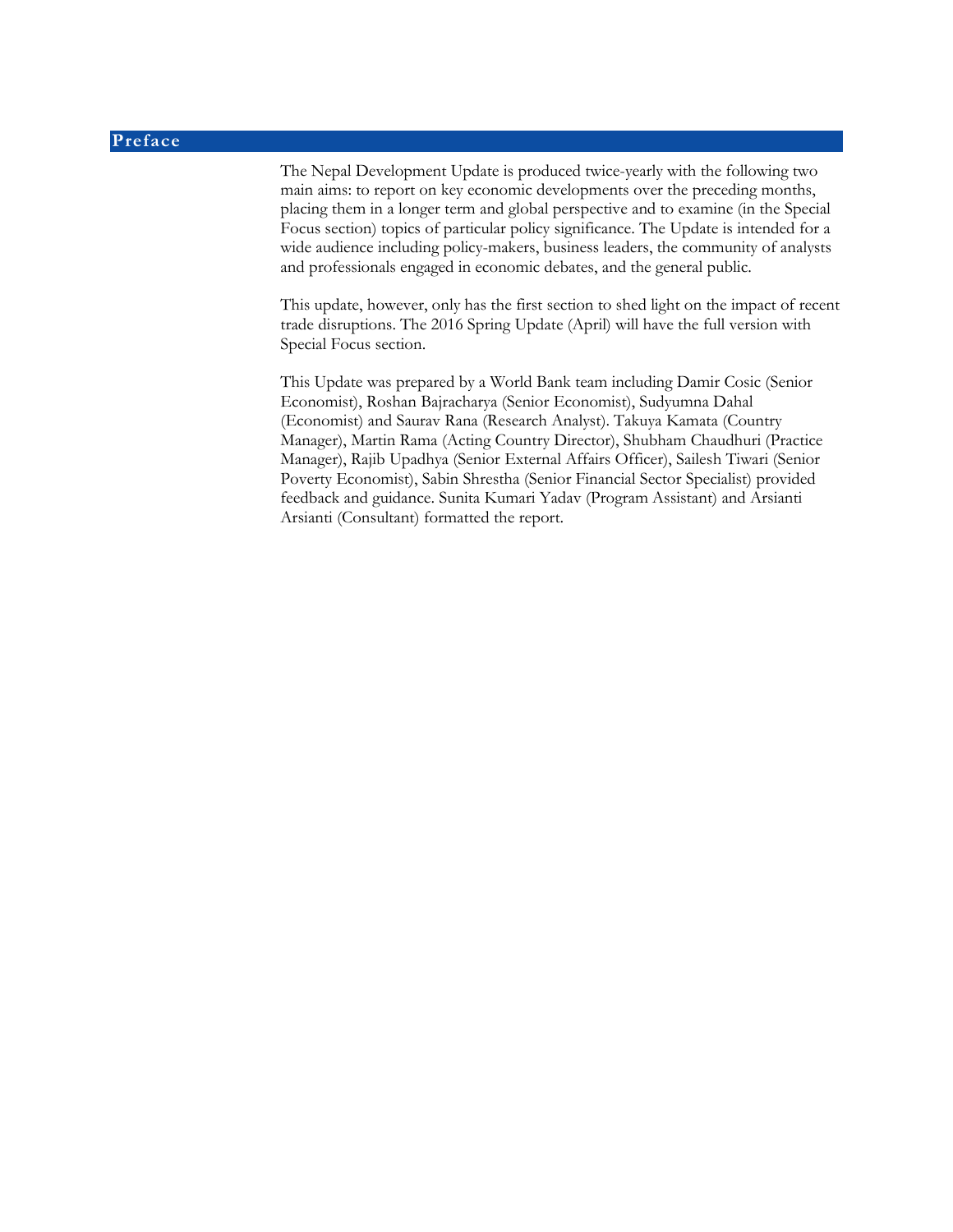### **Table of contents**

| EXECUTIVE SUMMARY: DEVELOPMENT AMIDST DISTURBANCES                                                |  |
|---------------------------------------------------------------------------------------------------|--|
|                                                                                                   |  |
|                                                                                                   |  |
|                                                                                                   |  |
|                                                                                                   |  |
| 2. Six months later, Nepal experienced a second shock in a form of cross-border trade disruptions |  |
|                                                                                                   |  |
| 4. External balance and foreign reserves have strengthened amid shrinking trade deficit and large |  |
| 5. Government revenue has been curtailed sharply, leading to lower spending as well  6            |  |
| 6. Supply disruptions have increased prices and pushed inflation into double digits  6            |  |
|                                                                                                   |  |
|                                                                                                   |  |
|                                                                                                   |  |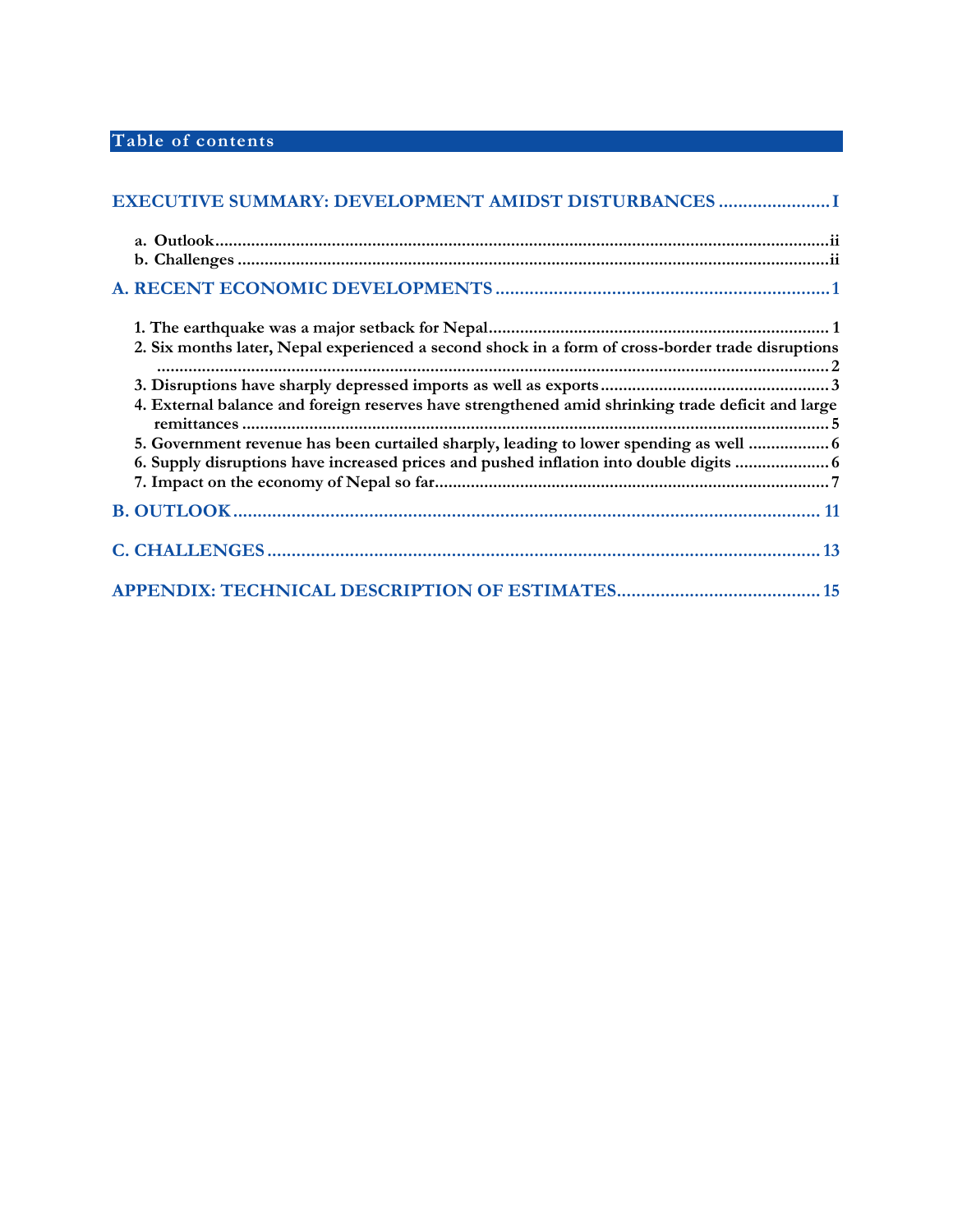#### **LIST OF FIGURES**

| Figure 1:             |                                                                                               |  |
|-----------------------|-----------------------------------------------------------------------------------------------|--|
| Figure 2:             | While growth slowed across all sectors, service sector contributed the most to the            |  |
|                       |                                                                                               |  |
| Figure 3:             |                                                                                               |  |
| Figure 4:             | Speeding up recovery is extremely crucial for the poor in earthquake affected                 |  |
|                       |                                                                                               |  |
| Figure 5:             | More than 85 percent of imports come through India irrespective of origin 3                   |  |
| Figure 6:             | Dependency on imports has grown since the similar trade disruptions in 19893                  |  |
| Figure 7:             | Cumulative contraction of exports and imports at a historic high for the first five           |  |
| Figure 8:             | The peak of trade disruptions appear to be in month four (mid-November) of                    |  |
|                       |                                                                                               |  |
| Figure 9:             |                                                                                               |  |
|                       |                                                                                               |  |
|                       |                                                                                               |  |
|                       |                                                                                               |  |
|                       | Figure 13: Government Revenue has slowed down following the trade disruptions  6              |  |
|                       |                                                                                               |  |
|                       | Figure 15: Inflation has ticked up after registering lowest as annual inflation in FY 15 7    |  |
|                       | Figure 16: Owing to domestic disruptions in Nepal, the gap between India and Nepal CPI        |  |
|                       |                                                                                               |  |
|                       | Figure 17: Growth rate of private sector credit in the first five months has been reduced     |  |
|                       |                                                                                               |  |
|                       | Figure 18: as flow of new private sector lending has slowed sharply across all sectors of the |  |
|                       |                                                                                               |  |
|                       |                                                                                               |  |
| <b>LIST OF TABLES</b> |                                                                                               |  |

| $\Omega$ P D $\Omega$ |  |
|-----------------------|--|

### **LIST OF BOXES**

| Box 1:<br>Economic literature of the impact of large disasters on growth 14 |  |  |  |  |
|-----------------------------------------------------------------------------|--|--|--|--|
|-----------------------------------------------------------------------------|--|--|--|--|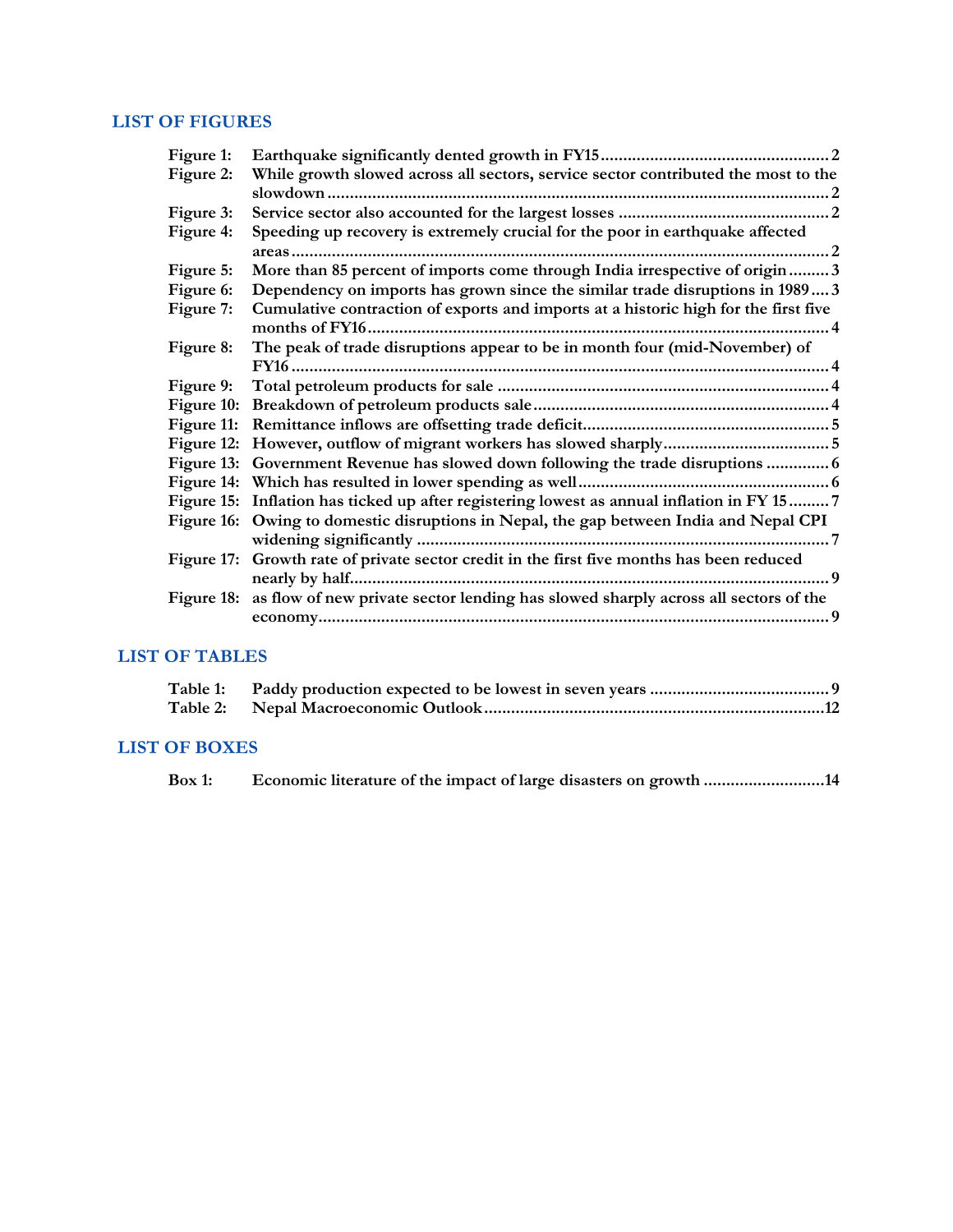### <span id="page-7-0"></span>**Executive summary: Development Amidst Disturbances**

In the span of six-months, Nepal has been hit by two major shocks. The first one was the April/May 2015 earthquakes that have caused a huge loss of life and assets. The second shock has come in the form of a near complete disruption of external trade following the adoption of the new Constitution on September 20, 2015.

Devastating earthquakes in April and May of 2015 took a huge human toll; destroyed homes, businesses, irreplaceable cultural heritage sites and slowed economic growth. The Government of Nepal (GoN), through a Post Disaster Needs Assessment (PDNA), estimated the value of losses at USD 7.1 billion (physical damage of USD 5.2 billion and economic losses, spanning several years, of USD 1.9 billion). In addition, growth is estimated to have slowed to 3.4 percent in FY15, two percentage points lower than a year before, reflecting both weak agricultural season at the start of the fiscal year as well as earthquake-related disruptions.

Furthermore, the earthquake has put a dent on a stellar record on poverty reduction. Simulations suggest that the earthquakes could end up pushing an additional 0.7-1.0 million of Nepalis into poverty in FY15-FY16, as the result of the earthquake. This translates to additional 2.5-3.5 percent of Nepalis pushed into poverty. In addition to monetary poverty, the deterioration of water and sanitation services, disruption of schools and health services and the possible increase in food insecurity may lead to a bigger impact on multidimensional poverty, if normalization of public services are not restored within a shortest time possible.

Nepal's political parties intensified their efforts to adopt a new constitution, after eight years of deliberations, spurred on by the shift in political priorities following the April/May earthquakes. As the constitutional process drew to an unexpectedly rapid close, protests and clashes, some of which turned violent and deadly, erupted in August across the country's southern belt bordering with India. Following the promulgation of the new constitution on September 20, 2015, protests intensified, leading to a near-complete disruption in cross-border trade. This has resulted in acute shortages of fuel and essential supplies across the country.

With varying intensity, the trade disruptions—which lasted more than four months—have affected economic activity across the board. Industry has been severely affected. Service sector has also been hit hard as tourism, trade, transport have been disrupted. Agriculture has been affected by lack of fertilizers and other inputs which has already affected summer crops and is likely have an impact on subsequent harvests. Both government revenues and expenditures have fallen sharply, while shortages of goods have pushed up prices adversely affecting welfare. Humanitarian effects of the trade disruptions cannot be underestimated with children missing school, hospital running low on critical supplies, and delays in reconstruction and winterization efforts undermining earthquake recovery in the affected areas.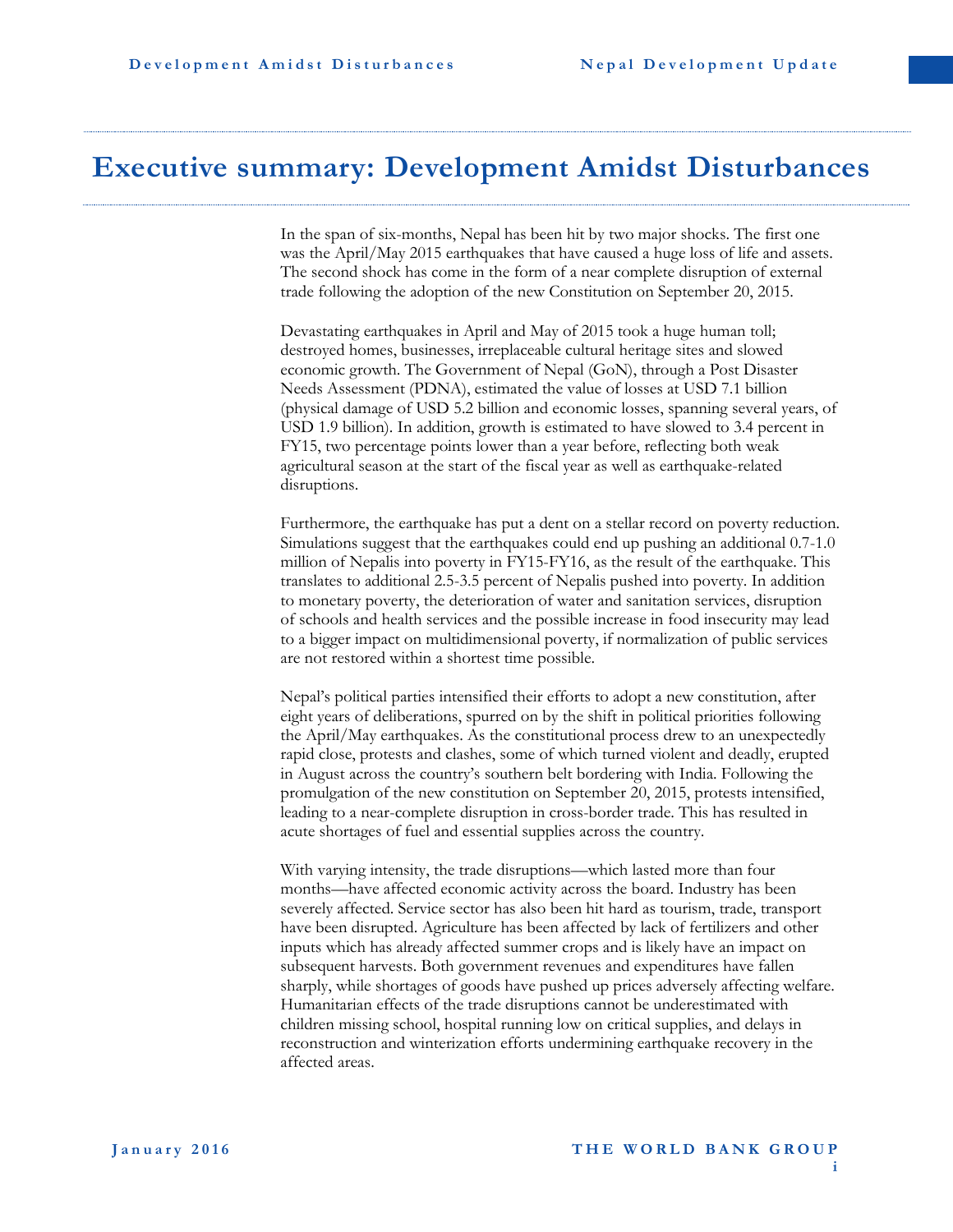#### <span id="page-8-0"></span>**a. Outlook**

Prior to the trade disruptions, growth was projected at 3.7 percent in FY16 as continued effects of the earthquake destruction, sub-optimal monsoon rainfall, delays in set up of the National Reconstruction Authority were expected to take a toll on economic activity, especially in the first part of FY16. Growth was expected to pick up to 5.5 percent in FY17, on the back of the increased investment (both public and private), as the political process stabilizes and the earthquake recovery speeds up in earnest. Under this scenario, a normalization was envisaged whereby the faster budget implementation and sustained reconstruction activities could lead to a surge in imports, which would have tipped the current account balance into deficit over the forecast period, despite large remittances. Similarly, increased government spending on capital expenditure, as National Reconstruction Authority speeds up reconstruction activities, would lead to a larger budget deficit.

Clearly, the assumptions underpinning this forecast have changed. Estimating the impact of the trade disruptions in a data-poor and uncertain environment is inherently difficult and imprecise. Based on the data available, and applying a number of different approaches, our current estimate is that if the trade disruptions continue until the end of January 2016, Nepal is expected to record growth of 1.7 percent in FY16. However, uncertainty surrounding this forecast is large and growth could range anywhere from 1 to 2.3 percent.

#### <span id="page-8-1"></span>**b. Challenges**

Beyond the immediate challenge of overcoming the shock associated with the current trade disruptions, Nepal faces several simultaneous challenges ahead effective implementation of post-earthquake recovery coupled with a completion of political transition and setting up of a new federal structure. The country also faces the challenge of successful leveraging of its endowments (hydropower potential, human capital) to achieve a faster growth, increasing poverty reduction and creating economic opportunities, especially jobs, for its citizens at home in the mediumterm. Additionally, the trade disruptions have highlighted the need to urgently diversify Nepalese economy and society, particularly in terms of trade, transport options and supplies of key resources. Delays or missteps in any one of these challenges may lead to permanently forgone opportunities and income.

Low and middle income countries in general tend to experience a permanent loss of potential output following a geological disaster like the one experienced by Nepal given their lower capacity to execute spending efficiently and effectively in rebuilding lost capital stock. In fact, the key growth constraint for Nepal in the past has been the insufficient public investment and resulting infrastructure deficit. While the quantity of public investment may increase as a result of newly created National Reconstruction Authority, ensuring the quality of spending will be even more critical.

Furthermore, lower oil prices may reduce economic opportunities in the oilexporting Gulf Co-operation Countries, which are an important destination for Nepali migrants and a key source of remittances for the country.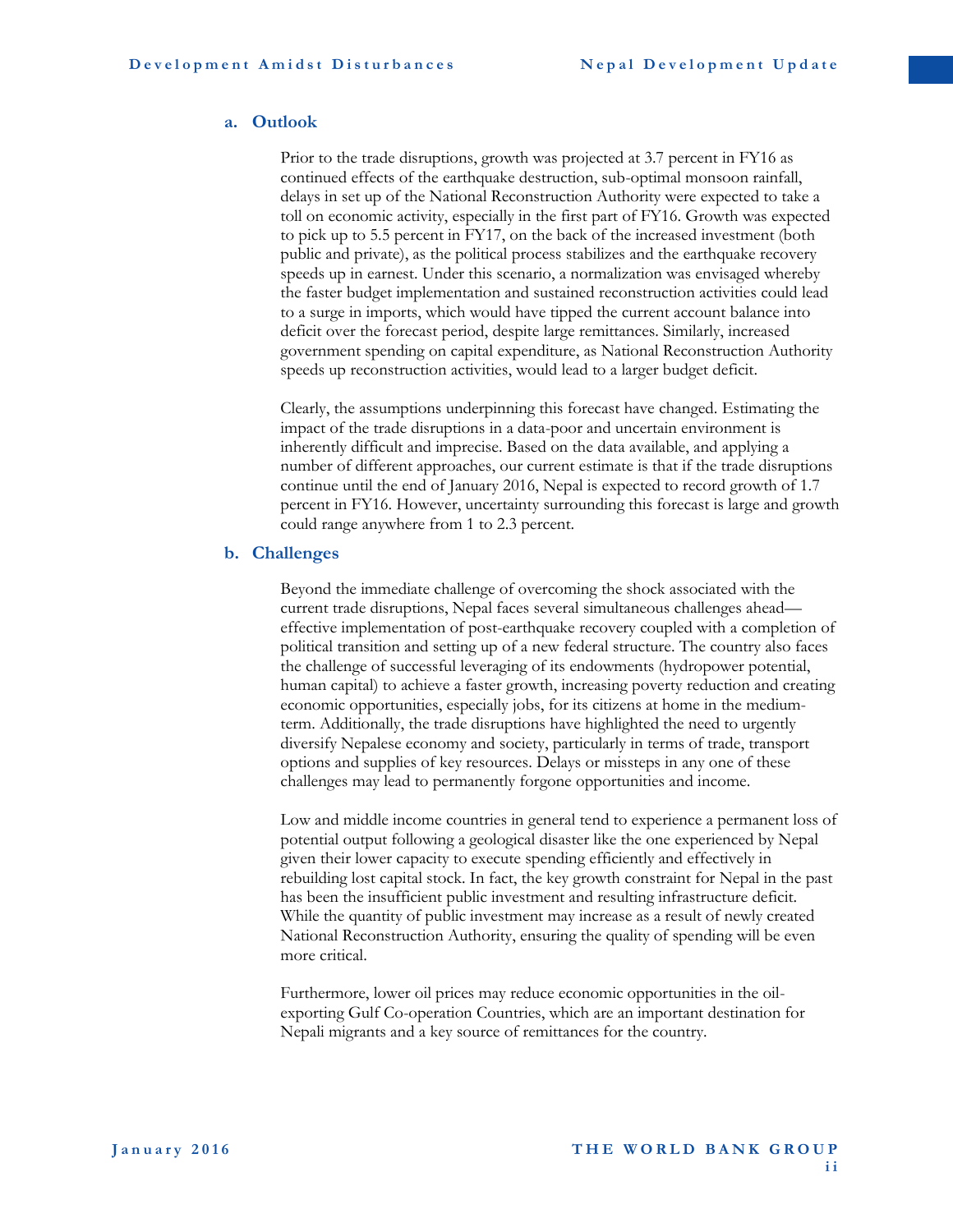### <span id="page-9-0"></span>**A. Recent Economic Developments**

2015 will be remembered as the year of twin shocks for Nepal. The first one were the April/May 2015 earthquakes that have caused a huge loss of life and assets. The second shock has come in the form of a near complete disruption of external trade following the adoption of the new Constitution on September 20, 2015.

#### <span id="page-9-1"></span>**1. The earthquake was a major setback for Nepal**

Devastating earthquakes that struck Nepal in April and May 2015 took a huge human toll, destroyed homes, businesses and cultural heritage sites. Post Disaster Needs Assessment (PDNA) carried out under the leadership of the Government of Nepal has estimated that the total value of damages and losses caused by the earthquakes is USD 7 billion: USD 5.2 billion represents the value of destroyed physical assets, and USD1.9 billion reflects the economic losses. Losses span over several years until sectors recovery fully, thus are not limited just to FY15.

After it rebounded strongly in FY14, growth slowed sharply in FY15 due to earthquake related disruptions. The overall growth rate for FY15 is estimated to be  $3.4$  percent<sup>1</sup> – the lowest in five years and 2 percentage points lower than a year before (Figure 2). All three major sub-sectors—agriculture, services and industry experienced lower rates of growth in FY15. The slowdown in services accounted for 1.2 percentage points of GDP drop, with industry and agriculture sectors contributing equally the remaining 0.8 percentage points (Figure 1).

Furthermore, the earthquake has put a dent on a stellar record on poverty reduction. Simulations suggest that the earthquakes could end up pushing an additional 0.7-1.0 million of Nepalis into poverty in FY15-FY16, as the result of the earthquake. This translates to additional 2.5-3.5 percent of Nepalis pushed into poverty. In addition to monetary poverty, the deterioration of water and sanitation services, disruption of schools and health services and the possible increase in food insecurity may lead to a bigger impact on multidimensional poverty, if normalization of public services are not restored within a shortest time possible.

 $\overline{a}$ 

<sup>&</sup>lt;sup>1</sup> Producers price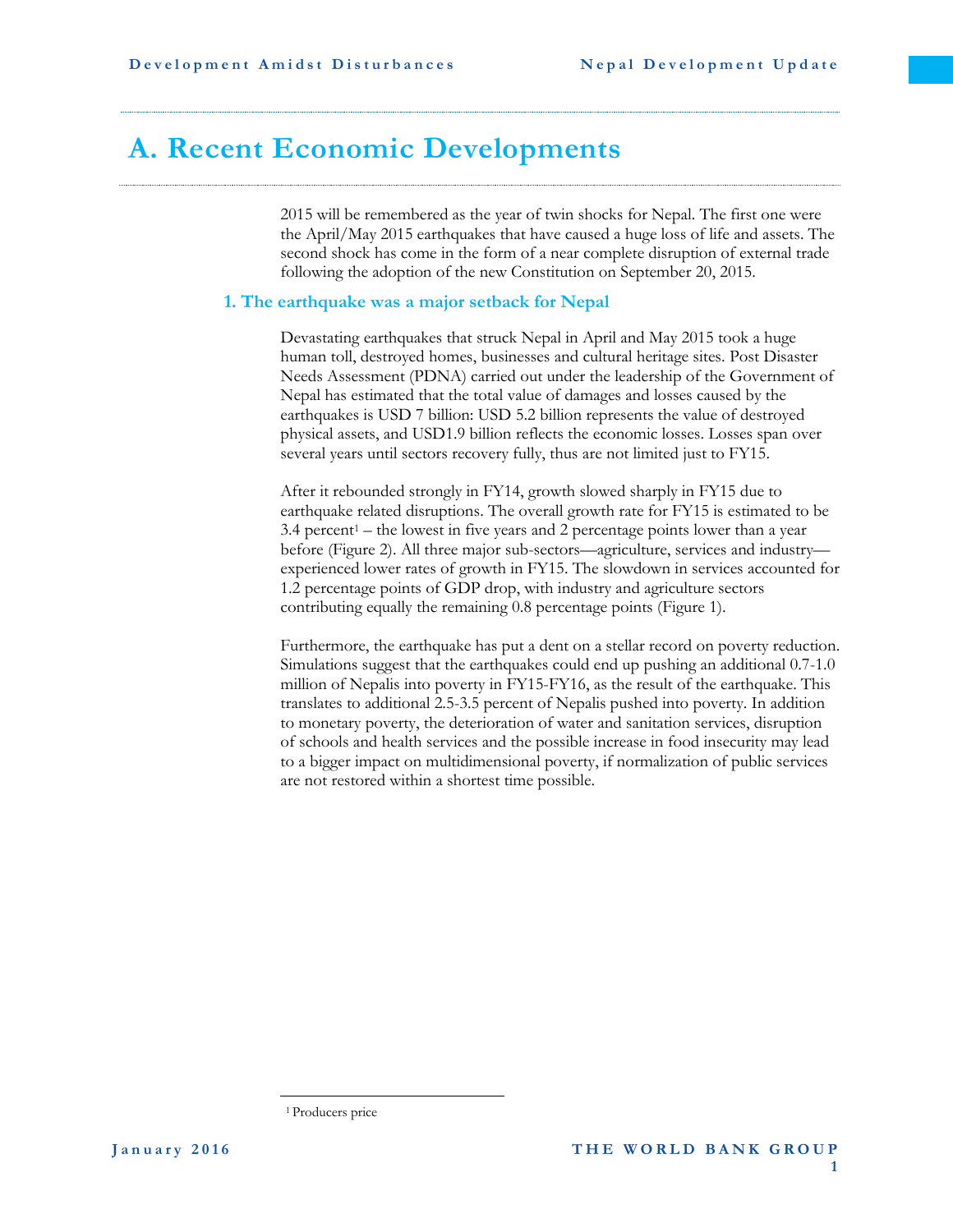#### **Figure 1: Earthquake significantly dented growth in FY15**

*(percent change)*



#### **Figure 3: Service sector also accounted for the largest losses**

#### **Figure 2: While growth slowed across all sectors, service sector contributed the most to the slowdown** *(percent points)*



#### **Figure 4: Speeding up recovery is extremely crucial for the poor in earthquake affected areas** *(percent)*



### <span id="page-10-0"></span>**2. Six months later, Nepal experienced a second shock in a form of crossborder trade disruptions**

Nepal's political parties intensified their efforts to adopt a new constitution in the wake of devastating earthquakes in April and May of 2015. As the constitutional process drew to an unexpectedly rapid close, protests and clashes, some of which turned violent and deadly, erupted in August across the country's southern belt bordering with India. Following the promulgation of the new constitution on September 20, 2015, protests intensified, leading to a near-complete disruption in cross-border trade. This has resulted in acute shortages of fuel and essential supplies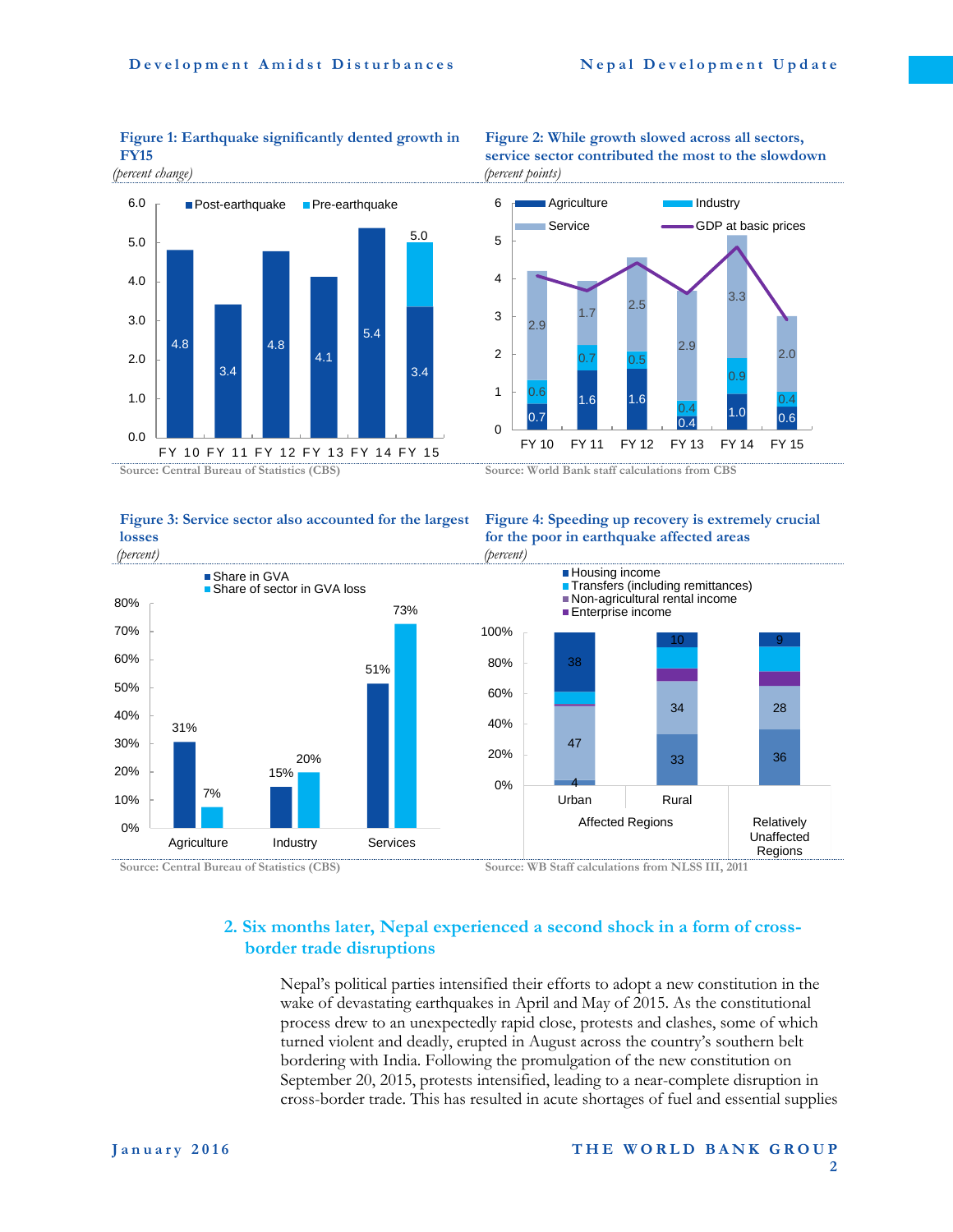**Figure 5: More than 85 percent of imports come** 

across the country. While many in Nepal have accused India of barring shipments from entering Nepal and imposing an "unofficial blockade," India has officially denied doing so, citing "unrest, protests and demonstrations on the Nepalese side" as a cause of the trade disruptions

India is Nepal's largest trading partner, accounting for 65 percent of Nepal's total trade, and the principal transit route as more than 85 percent of all imports enter through India irrespective of their country of origin (Figure 5). With alternate land routes through China damaged by earthquakes, Nepal is not only a landlocked country, but is also an India-locked country, with limited ability to expand connectivity and diversify trade in the short-run.

**Figure 6: Dependency on imports has grown since** 



Current trade disruptions could have a larger impact than a similar trade dispute in 1989 did. Despite the recent easing of trade disruptions, it is not entirely clear how long and in what form the present trade and transit dispute could last. However, its impact, if sustained for an extended period of time, could be larger than the similar episode in 1989 given that Nepal's economy is much more depended on trade than it was back in 1989. The 15-month trade and transit blockade of Nepal by India in 1989 affected growth for three fiscal years. Back in 1989, imports and exports of goods and services accounted for 33 percent of GDP while today they account 52 percent of GDP. Today, Nepal imports nearly 20 percent of energy needs from India compared to 5 percent in 1989 (Figure 6).

#### <span id="page-11-0"></span>**3. Disruptions have sharply depressed imports as well as exports**

As a result of the disruptions cross-border trade has been curtailed sharply. Cumulatively, for the first five months of FY16, imports are down 32.5 percent, compared to the same period of previous year. This is a first import contraction recorded in decades. Similarly, exports have fallen 32 percent in the same period [\(Figure 7\)](#page-12-0). The nadir of the trade flows appears to be in month four of FY16 (mid-November) with trade improving somewhat in month five (mid-December) of the FY, although still far from pre-disruptions levels. Based on trade data from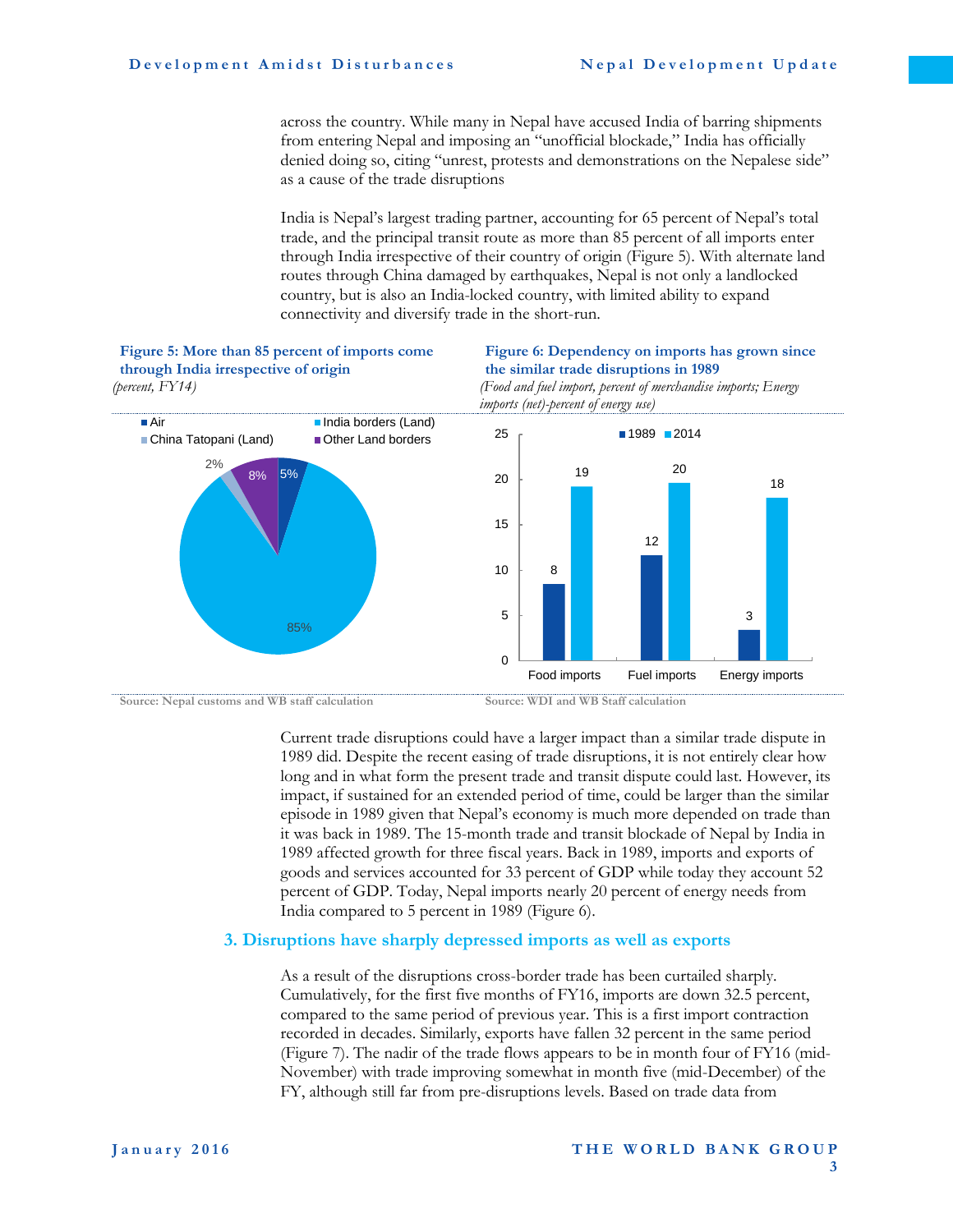<span id="page-12-1"></span>Department of Customs, which has data for first six months (through mid-January 2016), both imports and exports continued their recovery [\(Figure 8](#page-12-1)).

<span id="page-12-0"></span>

<span id="page-12-2"></span>

One of the most visible, and immediately felt, impacts of the trade disruptions have been shortages of petroleum products. Nepal Oil Corporation (NOC), the stateowned monopoly importer and distributer, is supplied solely by the Indian Oil Corporation (IOC). Prior to the disruptions, IOC loaded and dispatched, on average, 350 tankers per day. This fell to only 15-20 tankers per daily during October/November. As a result, prices of petrol at the black market reportedly went up 300-600 percent. Liquid Petroleum Gas cylinders used for cooking and heating were reportedly no longer available in the market (Figure 9 an[d Figure 1](#page-12-2)0).



**Source: NOC and WB staff calculations Source: NOC and WB staff calculations**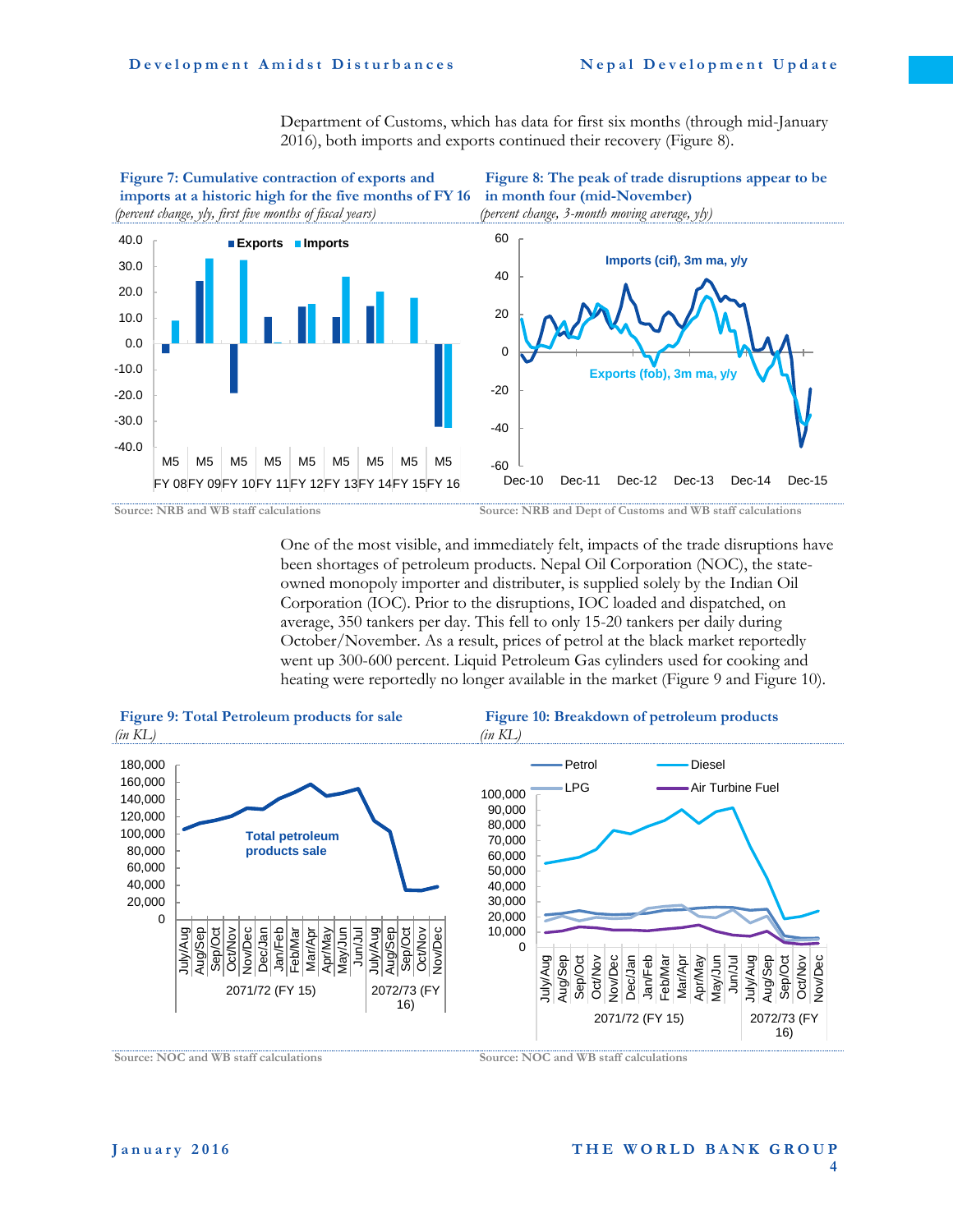#### <span id="page-13-0"></span>**4. External balance and foreign reserves have strengthened amid shrinking trade deficit and large remittances**

Trade deficit has sharply decreased while remittance have continued to grow but at a slower pace. Trade deficit reached a historic high of 31.2 percent of GDP in FY15. However, given the on-going trade disruptions, and the fact that imports are nine times larger than exports, trade deficit in the first five months of FY16 is down 33 percent compared to the same period of FY15. As in the past, it was offset by inflows of remittances [\(Figure 1](#page-13-1)1). The surge in remittances during the last quarter of FY15 was the response of Nepali migrants in the aftermath of the April earthquake. In the first five months of the FY16, remittances continued to expand but at a slower pace growing at 11.5 percent  $(y/y)$  in dollar terms compared to 20 percent in the beginning of the fiscal year.

However, outflow of migrant workers registered a sharp slowdown. FY15 saw the outflow of migrant workers declined (down  $0.8$  percent y/y) for the first time since 2009 [\(Figure 1](#page-13-2)2). In the first five months of FY16, outflow of migrant workers has further declined with negative growth rate of 22.6 percent  $(y/y)$  which if continues will severely impact the growth of remittance inflow going forward.

Foreign reserves continue to improve. Total reserves stood at USD 8.1 billion at the end of FY15, despite worsening export performance and widening trade deficit. They were enough to cover 11.2 months of merchandise and services imports, well above with the 8 months coverage target set out in the Monetary Policy for FY15. In the first five months of the FY16, total reserves further increased to USD 9 billion with coverage increasing to whopping 18.4 months of merchandise and service imports amid falling trade deficit and still growing remittances.



#### <span id="page-13-1"></span>**Figure 11: Remittance inflows are offsetting trade deficit**

#### <span id="page-13-2"></span>**Figure 12: However, outflow of migrant workers has slowed sharply**



**Source: NRB Source: DoFE**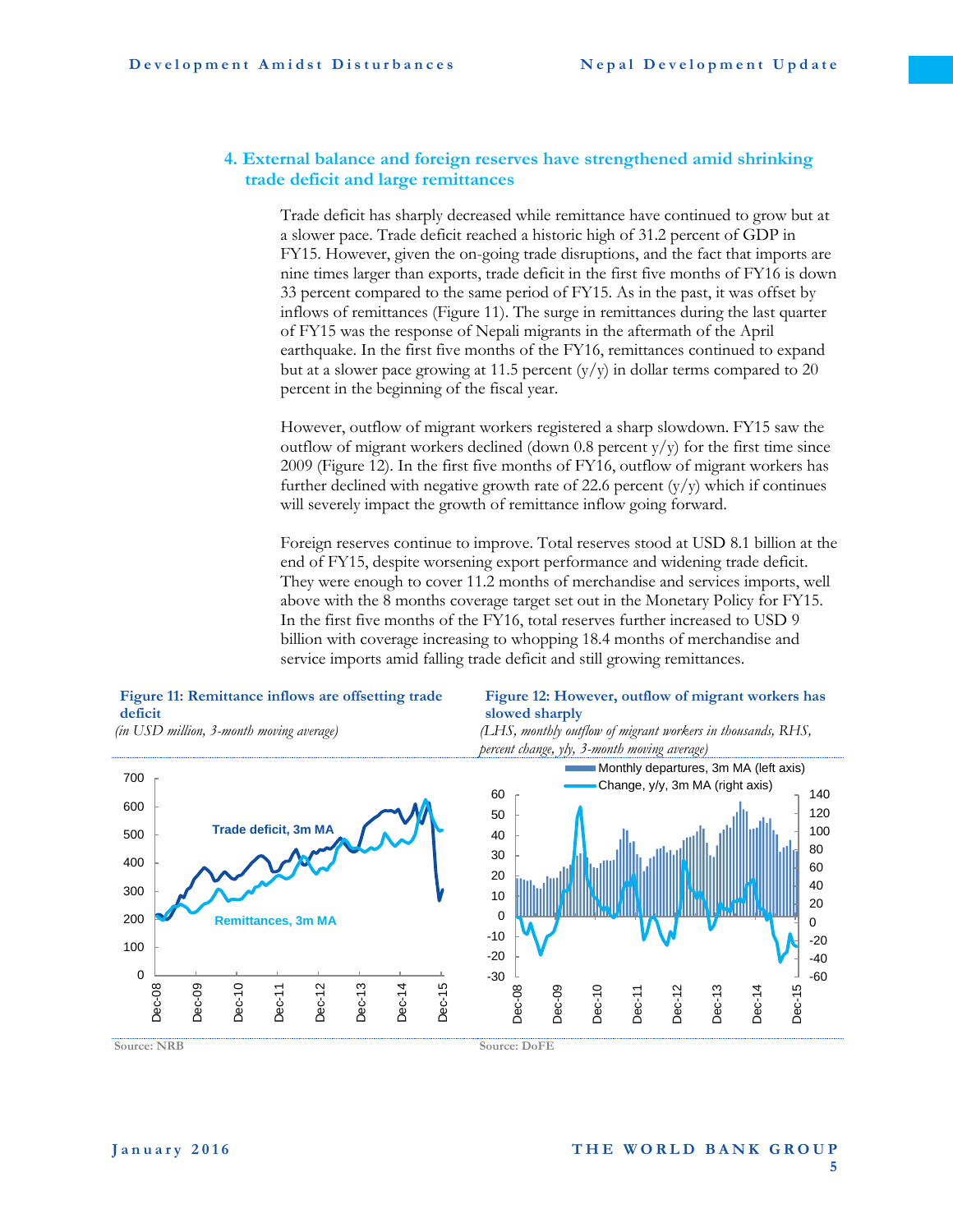#### <span id="page-14-0"></span>**5. Government revenue has been curtailed sharply, leading to lower spending as well**

Government revenues have declined sharply as a result of the trade disruption. Preliminary data show that total revenues for the first five months of the fiscal year are down 20.6 percent  $(y/y)^2$ . Customs revenues, are down 31 percent for the first five months of FY16 (though mid-December) compared to a similar period last year. This low base has had an impact on revenue collection from other tax streams, namely Value Added Tax (VAT), income tax and excise tax as Custom is the base for these tax stream collections. For the same period, VAT was down by 21.3 percent  $(y/y)$  while excise was down by 23.2 percent  $(y/y)$ .

In parallel, government expenditure has slowed as well. For the first five months of the FY16, total expenditure is down 9 percent  $(y/y)^3$  compared to the same period in FY15. Recurrent expenditure is sharply down, 12.7 percent  $(y/y)$  while capital expenditure is down 3.2 percent  $(y/y)$  in the same period. However, FY16 budget called for near doubling of capital expenditure as a response to the devastation caused by the earthquakes. Consequently, by mid-December the amount spent on capital expenditure was a mere 4 percent of the total budgeted amount. Poor implementation of capital expenditure, which was country's systemic problem, has been further exacerbated by the trade disruptions.



#### <span id="page-14-1"></span>**6. Supply disruptions have increased prices and pushed inflation into double digits**

Inflation is rising back up in the wake of the earthquake and trade disruptions. Since the April earthquake, when inflation was 6.8 percent  $(y/y)$ , inflation ticked up to 7.6 percent  $(y/y)$  in July 2015 owing to supply side disruptions resulting from earthquake. By December 2015, inflation has further increased to 11.6 percent  $(y/y)$ due to trade disruptions. Food inflation has accelerated sharply to 14.8 percent  $(y/y)$ in December. In addition, the gap between India and Nepal inflations widened to

 $\overline{a}$ 

<sup>2</sup> On cash basis and based on data from Nepal Rastra Bank.

<sup>3</sup> On cash basis and based on data from Nepal Rastra Bank.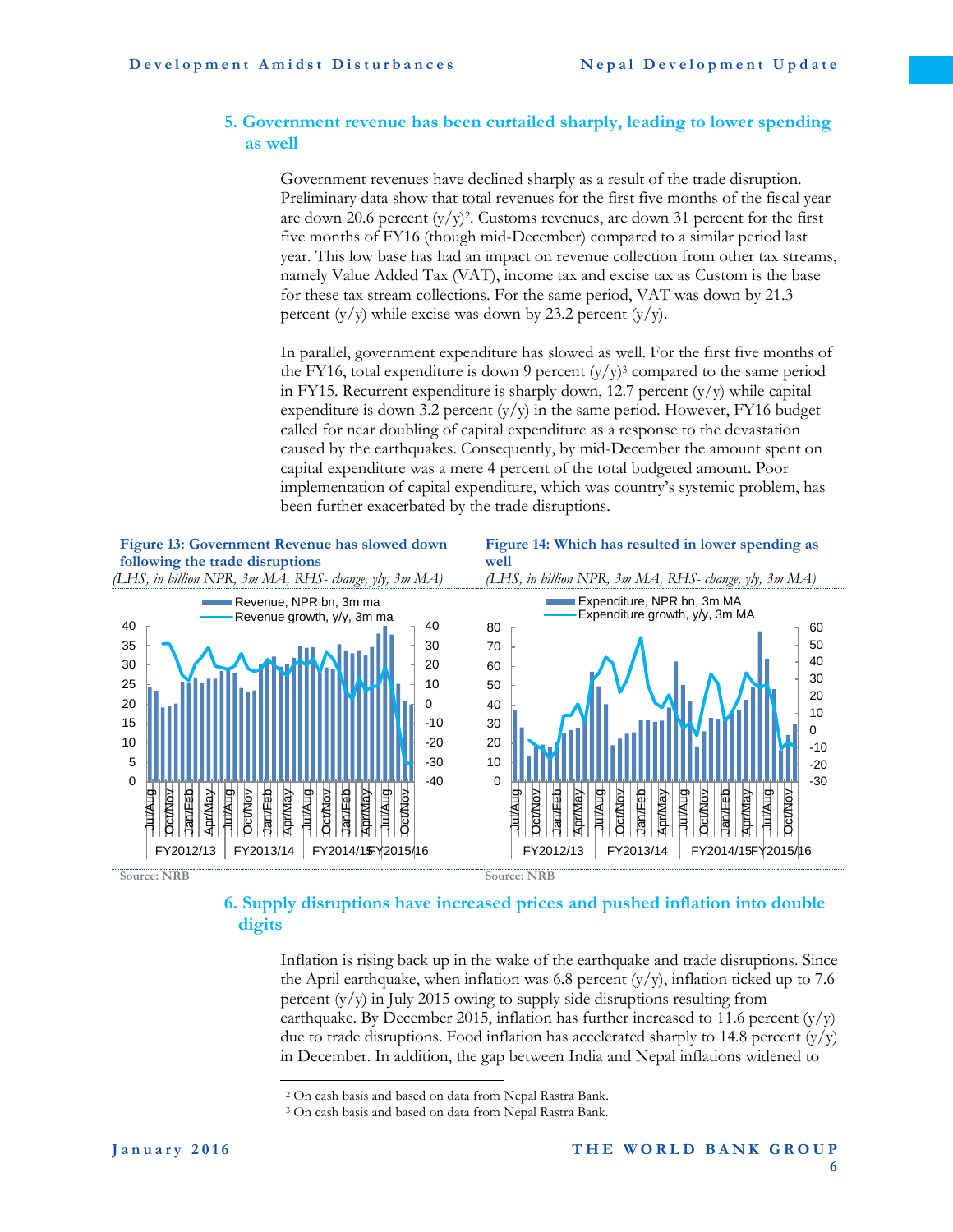nearly 6.1 percentage points (from 2 percentage points in April) as inflation in India is broadly stable [\(Figure 1](#page-15-1)6). Generally Nepal mimics India's inflation trend due to open border and given the peg with Indian rupee.

However, the official CPI statistics likely underestimate the inflation as they do not capture the prices in the informal or black market economy. In addition to sharp rises in petroleum, diesel and LPG prices, other shortages have emerged. Grains, pulses and cooking oil are reportedly selling for 20-50 percent higher prices, while shortages of food products with long-shelf lives also emerged during the peak of trade disruptions

#### <span id="page-15-1"></span>**Figure 15: Inflation has ticked up after registering lowest as annual inflation in FY 15** *(percent change, average)*





#### <span id="page-15-0"></span>**7. Impact on the economy of Nepal so far**

The trade disruptions have affected all sectors of the Nepali economy. While higher frequency data that could give an accurate picture of the impacts in the real sector are scarce or lagging, numerous reports are suggesting that the impact on the Nepali economy is significant and broad-based.

Industry, representing some 15 percent of the GDP, has come to a near stand-still. Manufacturing, which was mostly unaffected by the earthquake, has been severely hit due to its close proximity to protests that have halted transport entirely. Reports indicate that the sector was operating at only  $\frac{1}{4}$  of capacity at the peak of trade disruptions during October and November. While some industries were forcibly closed by the protestors in Birjung and Rajbiraj area, others like in Hetauda Industrial Estate—which alone contributes 3.66 percent to the National economy were closed<sup>4</sup> due to shortage of raw materials and fuel. Imported raw materials and intermediate products needed for production were in short supply all over Nepal. Fuel for generators is running low at a time when power outage has been lasting in excess of 14 hours of per day. According to Central Bureau of Statistics and Birgunj

 $\overline{a}$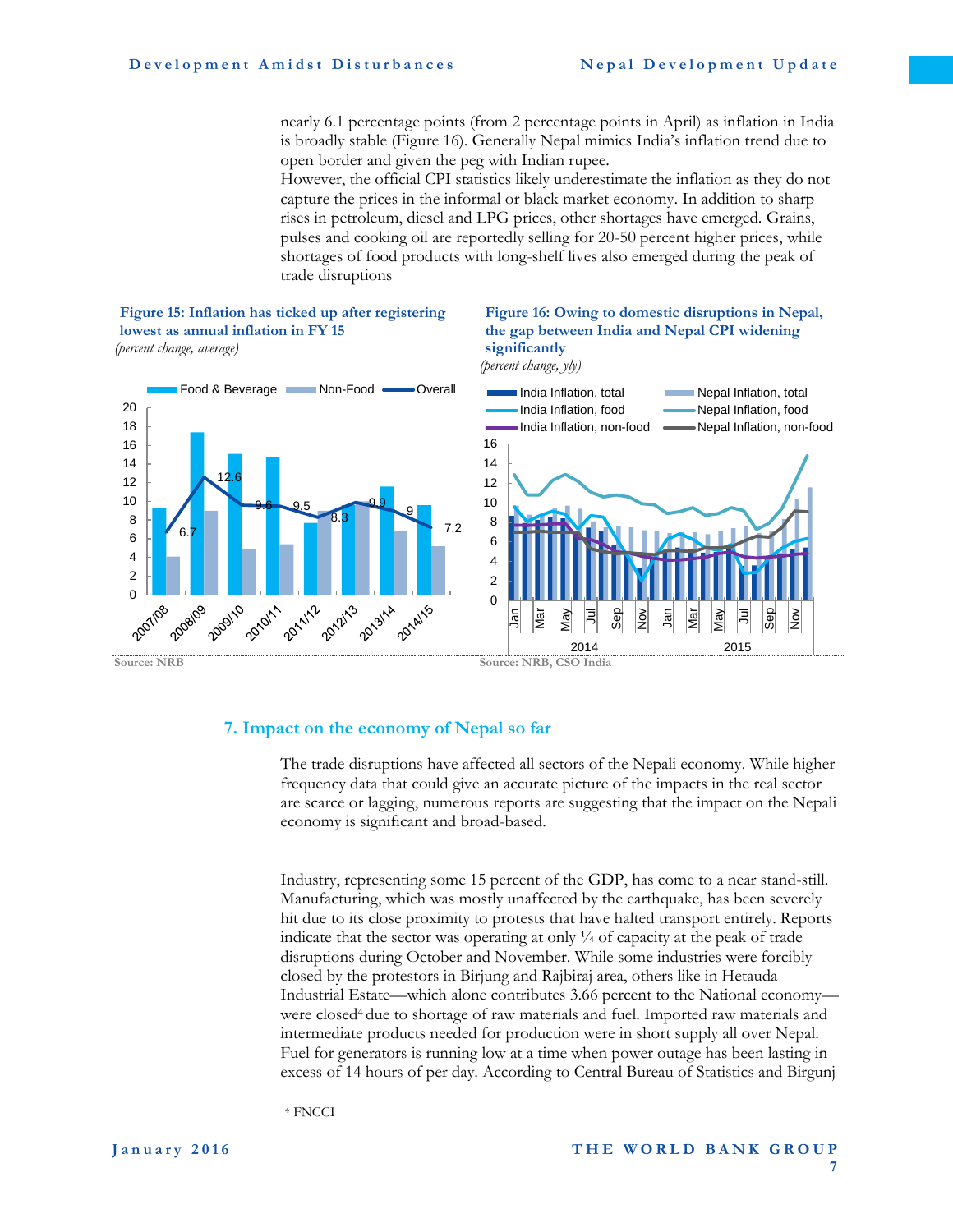Chamber of Commerce, around 2,000 firms employing some 400,000 people in the Terai were closed during October/November given the lack of raw materials and fuel. This will have a negative welfare impact on the affected population.

Construction of projects, particularly those of national importance, including hydropower projects have been halted. At the start of the FY, GoN was expecting some 300 MW of new capacity to be added to the grid, which is unlikely now. Others projects will also face a severe delay in the completion. Load-shedding has gotten worse this year as household demand for electricity has increased, given shortages of other fuels, while supply constraints persist.

Services, accounting for 51 percent of GDP, has been hit hard. Tourism, which had started to rebound from April/May earthquakes, has taken another blow as peak tourist season (September to November) coincided with the peak disruptions. Hotels reported 30 percent occupancy rate (down from usual 85-90 percent rate during peak season), with many curtailing services or closing altogether. International airlines operating in and out of Kathmandu are either cancelling/merging flights, shedding weight to carry extra fuel or making stopovers in India to refuel. Freight operators reported that nearly 8,000 containers destined for Nepal were held up at ports and transit points in India forcing importers to pay USD 300,000 a day in demurrage charges in October/November.

<span id="page-16-0"></span>Besides the disruptions in daily travels, the travel plans of around 1.5 million people who leave Kathmandu every year during Dashain holidays were severely impacted due to shortage of fuel. Long distance travels from/to Terai were further affected as the protestors attacked and destroyed vehicles. Transport Association of Nepal reported that some 100,000 workers were out of a job and the sector was incurring losses of up to USD 2.5 million (NPR 0.25 billion) per day. The Dashain and Tihar holiday shopping season—which account for 30 percent of the total annual retail sales—has also been severely affected because of the disruptions in supplies, changing household priorities and low consumers' confidence. Furthermore, the Banker's Association reports that the usual NPR 1 billion of new loan volume per day that the banking sector processes came to a halt during the peak of disruptions. The total volume of new lending in the first five months of the FY16 is sharply down to 57 billion compared to 91 billion during the same period in FY15, a drop of 43 percent as issuance of loans to all the major sectors have seen a sharp slowdown (Figure 18). As a result, the credit growth has slowed down to 14.4 percent in mid-November compared to 23.1 percent during the same time in FY15  $(y/y)$ .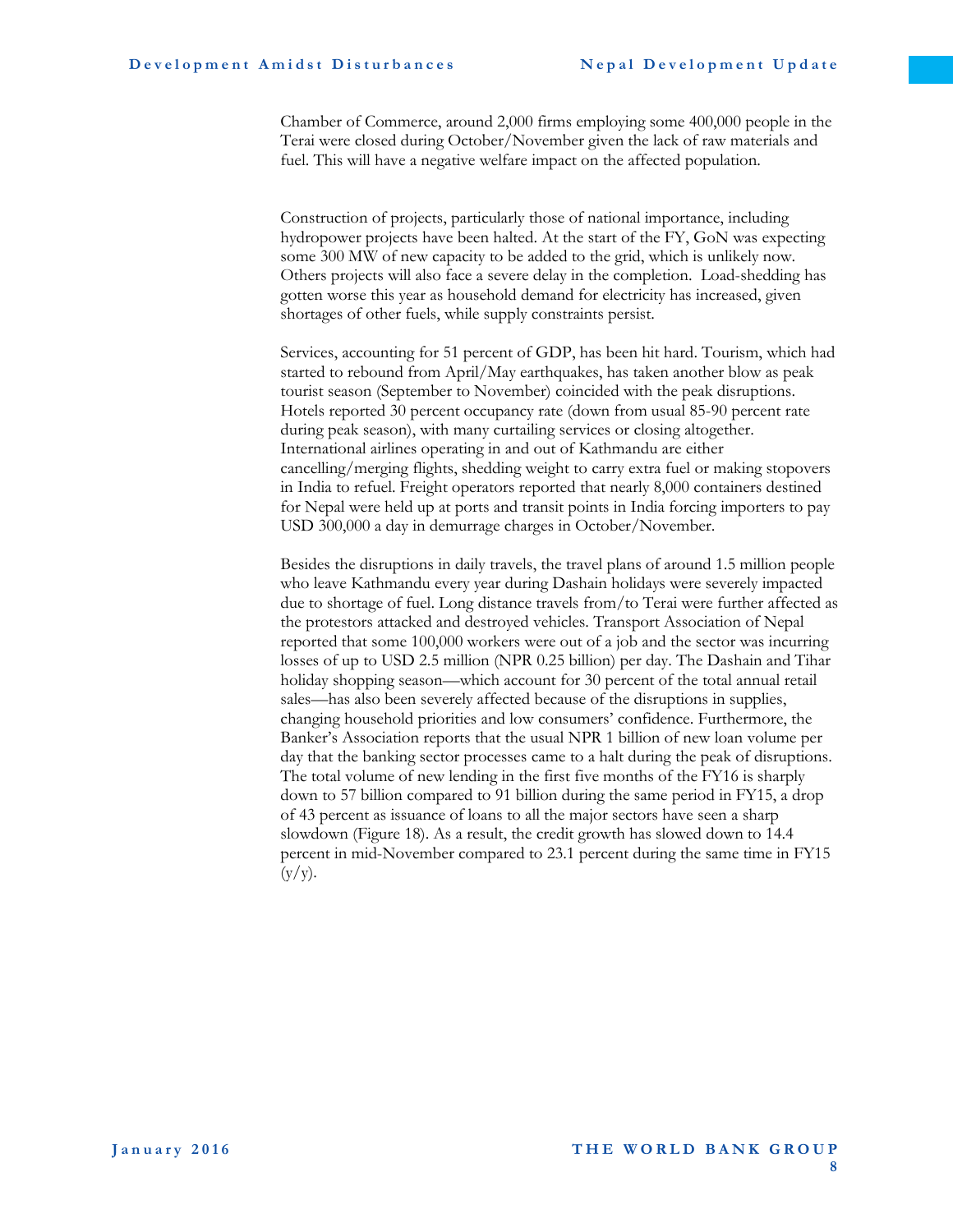**Figure 17: Growth rate of private sector credit in the first five months has been reduced nearly by half …** *(percent change, y/y)*

**Figure 18: …as flow of new private sector lending<sup>5</sup> has slowed sharply across all sectors of the economy** *(billions of NPR, 3-month moving average)*



Agriculture, contributing 31 percent of GDP, has been relatively less affected. A majority of agricultural output is for subsistence purposes and likely unaffected in the short-term. However, poor monsoon rainfall this year and earthquake-related destructions were already expected to take a toll on agricultural output. Due to the trade disruptions, the effects on agriculture production have been compounded especially due to unavailability of fertilizer. It was reported more than 100,000 tons of chemical fertilizer were stranded in different parts of Nepal and India including at Sisirya Dry Port in Birgunj since mid-July due to the strikes in the Terai region. Furthermore, as the storage facility in the dry port started being full, imported fertilizers were stored outside which could degrade the quality of fertilizers eventually impacting the agriculture harvests. Ministry of Agriculture Development's preliminary projection show that paddy production dropped by 10 percent to 4.31 million tons in FY16 compared to 4.79 million tons in FY15 which was already a drop of 5.1 percent compared to the production of 5.05 million tons in FY14. Thus the paddy production in FY16 is expected to be lowest in the last 7 years. Also, the winter crops are also expected to be affected by the strikes and disruptions in the Terai region. Reports indicate that the dairy and poultry sector outputs dropped off by 40-60 percent, on average, during the peak of disruptions. Dairy industry which collected 500,000 liters of milk valued at NPR 30 million from dairy farmers daily were collecting only 200,000 liters of milk due to the disruptions. Lack of fuel also affected transport of agricultural products to markets.

#### **Table 1: Paddy production expected to be lowest in seven years**

*(in metric ton)*

 $\overline{a}$ 

| un meiru ion)    |              |              |                |
|------------------|--------------|--------------|----------------|
| <b>Cereals</b>   | <b>FY 14</b> | <b>FY 15</b> | <b>FY 16 P</b> |
| Paddy            | 5,047,047    | 4,788,612    | 4,299,078      |
| <b>Maize</b>     | 2,283,222    | 2,145,291    | 2,231,517      |
| Millet           | 304.105      | 308,488      | 302,397        |
| <b>Buckwheat</b> | 10,335       | 10,870       | 11,640         |
| Source: MoAD     |              |              |                |

<sup>5</sup> New lending represents a change in stock of outstanding credit at the end of the period.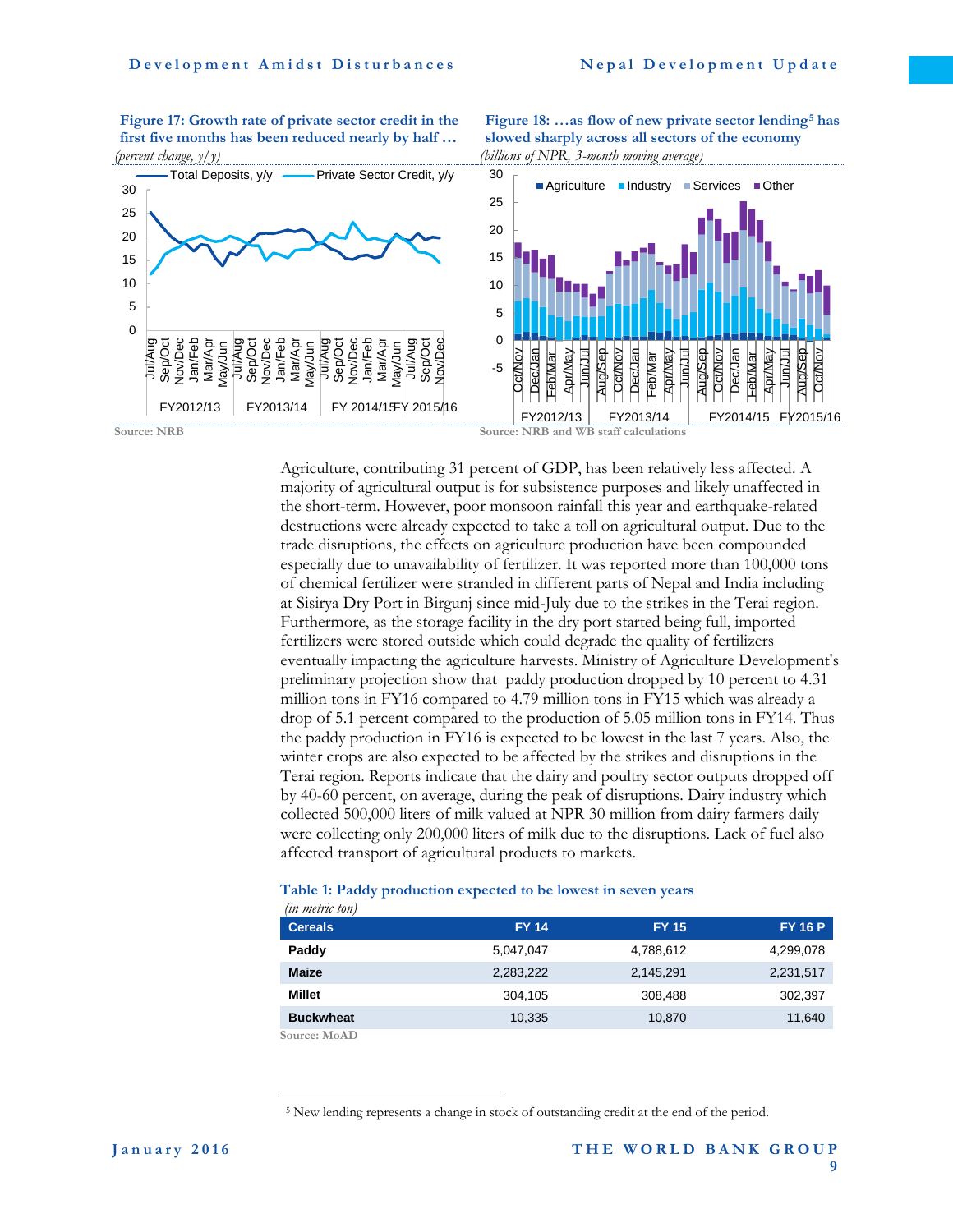There are increasing human costs of the trade disruptions as well. Schools were reporting most of their bus fleet grounded and over two million children are missing school for more than three months. Schools in Terai region were particularly hard hit as the schools were forcibly already closed due to strikes, long before the transit/transport disruptions started. Hospitals were reporting dangerously low supplies of oxygen and other medical supplies at the peak of the disruptions which seems to be easing off since the end of December. Even ambulances were not having enough fuel to operate. Social services are curtailed and transfers are not able to offset weakening purchasing power of vulnerable groups given price hikes induced by shortages. Delays in earthquake recovery means that those in need, who have spent not only monsoon and winter seasons in temporary shelters, may end up doing so in coming monsoon, resulting in a year-long stay in temporary shelters.

Investors' confidence has been affected as well. *Statkraft,* a Norwegian Hydro investment and development company of *Tamakoshi* (650 MW) project has announced that it will be pulling out from this project in Nepal. In a further sign of difficult days ahead for hydropower companies, GMR's—an Indian company that is developing Upper *Karnali* hydro project (900 MW)—office was attacked in Kathmandu. This is a significant turn of events from just a year ago when several major hydro-power projects were announced.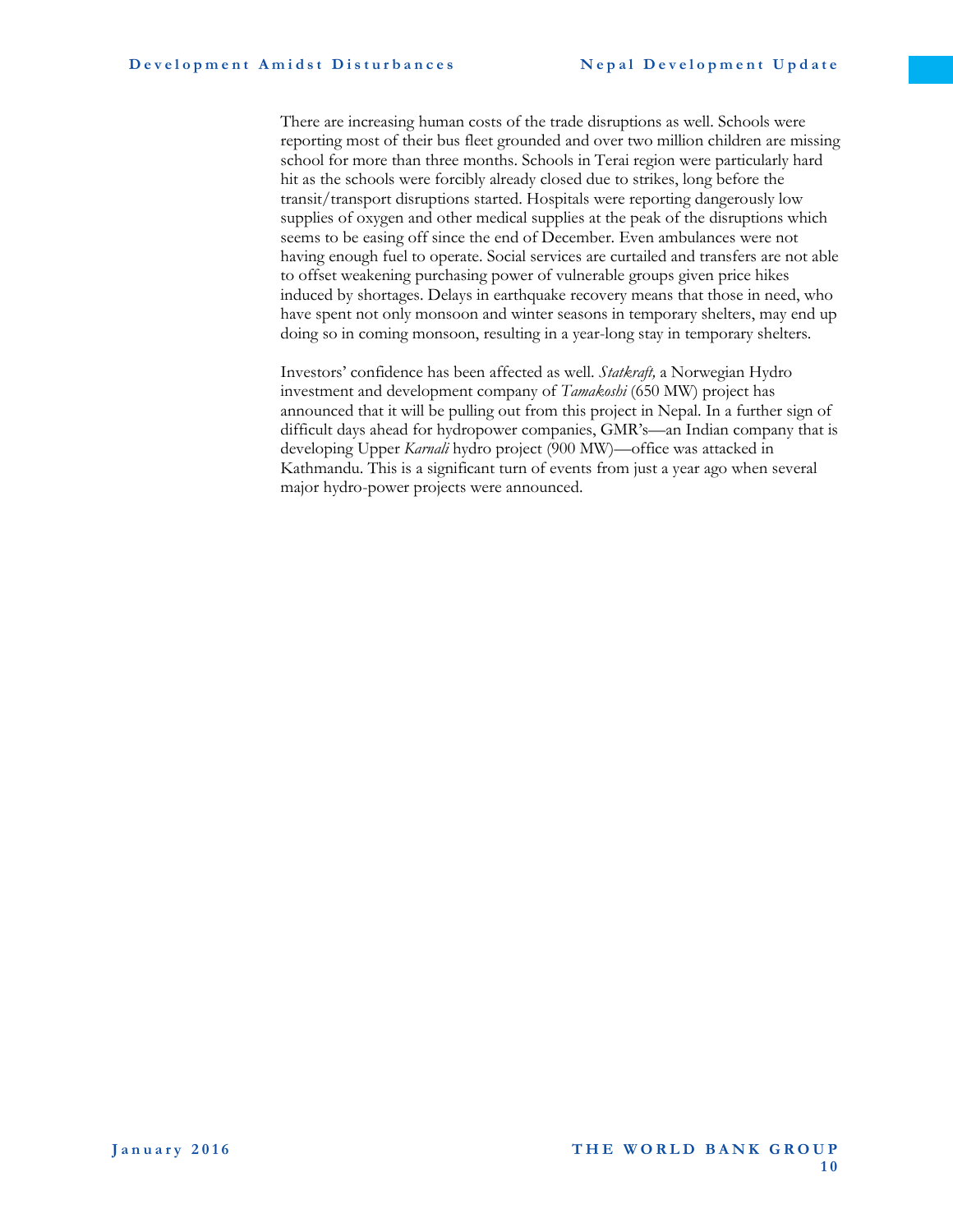## <span id="page-19-0"></span>**B. Outlook**

Prior to the trade disruptions, growth was projected at 3.7 percent in FY16 as continued effects of the earthquake destruction, sub-optimal monsoon rainfall, delays in set up of the National Reconstruction Authority were expected to take a toll on economic activity, especially in the first part of FY16. Growth was expected to pick up to 5.5 percent in FY17, on the back of the increased investment (both public and private), as the political process stabilizes and the earthquake recovery speeds up in earnest. Under this scenario, a normalization was envisaged whereby the faster budget implementation and sustained reconstruction activities could lead to a surge in imports, which would have tipped the current account balance into deficit over the forecast period, despite large remittances. Similarly, increased government spending on capital expenditure, as National Reconstruction Authority speeds up reconstruction activities, would lead to a larger budget deficit.

Clearly, the assumptions underpinning this forecast have changed. Estimating the impact of the trade disruptions in a data-poor and uncertain environment is inherently difficult and imprecise and we attempt to overcome this uncertainty by applying several approaches (see Annex for details). Based on limited available data, and applying a number of different approaches, our current estimate is that if the trade disruptions continue until the end of January 2016, Nepal is expected to record growth of 1.7 percent in FY2016.

However, uncertainty surrounding this forecast is large and growth could range anywhere from 1 to 2.3 percent. Our estimate is that if the trade disruptions continue until end-January 2016, we could see a drop in FY16 GDP growth between 1.5 and 2.7 percentage points, depending on the approach, compared to our pre-disruptions scenario. Obviously, the longer the trade disruptions last, the greater the impact in terms of lower growth, increased poverty and worsening humanitarian problems.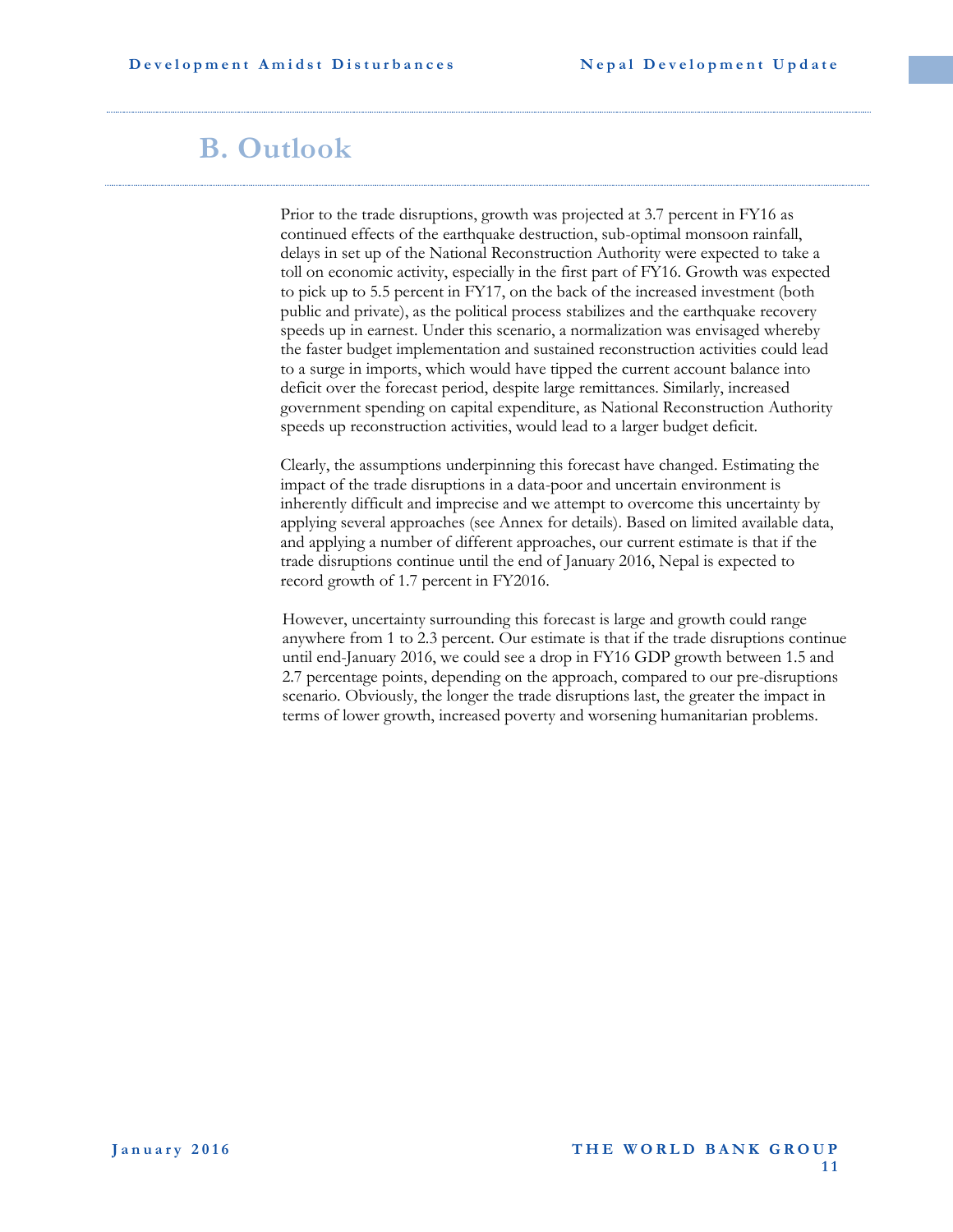#### **Table 2 – Nepal Macroeconomic Outlook**

|        |                                                                            | <b>FY2014</b> | FY2015 e | <b>FY2016 f</b> | FY2016 f                       | FY2016 f       | FY2016 f             |
|--------|----------------------------------------------------------------------------|---------------|----------|-----------------|--------------------------------|----------------|----------------------|
|        |                                                                            |               |          |                 | (pre-disrupt.) (post-disrupt.) | (post-disrupt. | (post-disrupt.       |
|        |                                                                            |               |          |                 |                                | lower bound)   | upper bound)         |
|        | Real GDP growth, at constant market prices                                 | 5.5           | 3.4      | 3.7             | 1.7                            | 1.0            | 2.3                  |
|        | Private Consumption                                                        | 3.4           | 3.0      | 3.5             | $-3.6$                         | $\ddotsc$      |                      |
|        | Government Consumption                                                     | 18.0          | 14.3     | 12.8            | 12.6                           | $\ddotsc$      | $\ddotsc$            |
|        | Gross Fixed Capital Investment                                             | 7.4           | 12.1     | 14.0            | 8.7                            | $\ddotsc$      | $\ddotsc$            |
|        | Exports, Goods and Services                                                | 23.7          | 5.4      | 5.0             | $-9.0$                         | $\ddotsc$      |                      |
|        | Imports, Goods and Services                                                | 18.0          | 9.0      | 10.0            | $-4.7$                         | $\ldots$       | $\cdots$             |
|        | Real GDP growth, at constant factor prices                                 | 5.0           | 3.0      | 3.7             | 1.7                            | 1.0            | 2.3                  |
|        | Agriculture                                                                | 2.9           | 1.9      | 2.5             | 1.0                            | 0.5            | 1.0                  |
|        | Industry                                                                   | 6.2           | 2.6      | 2.0             | 0.5                            | 0.1            | 1.2                  |
|        | Services                                                                   | 6.3           | 4.0      | 5.0             | 2.5                            | 1.6            | 3.4                  |
| Prices |                                                                            |               |          |                 |                                |                |                      |
|        | Inflation (Private Consumption Deflator)                                   | 9.9           | 7.1      | 8.0             | 27.1                           | $\ddotsc$      |                      |
|        | Inflation (Consumer Price Index)                                           | 8.4           | 7.5      | 8.2             | 12.3                           | $\ddotsc$      | $\ddot{\phantom{a}}$ |
|        | Current Account Balance (% of GDP)                                         | 5.5           | 5.7      | 2.6             | 4.3                            | $\ddotsc$      |                      |
|        | Fiscal Balance (% of GDP)                                                  | 0.6           | $-1.2$   | $-1.0$          | $-2.4$                         | $\ldots$       |                      |
|        | Sources: World Bank, Macroeconomics and Fiscal Management Global Practice. |               |          |                 |                                |                |                      |

Notes: e=estimate; f = forecast.

Post-distruptins estimate=Macro model result; Lower bound=sectoral bottom-up approach; Upper bound=Nepal CGE model result.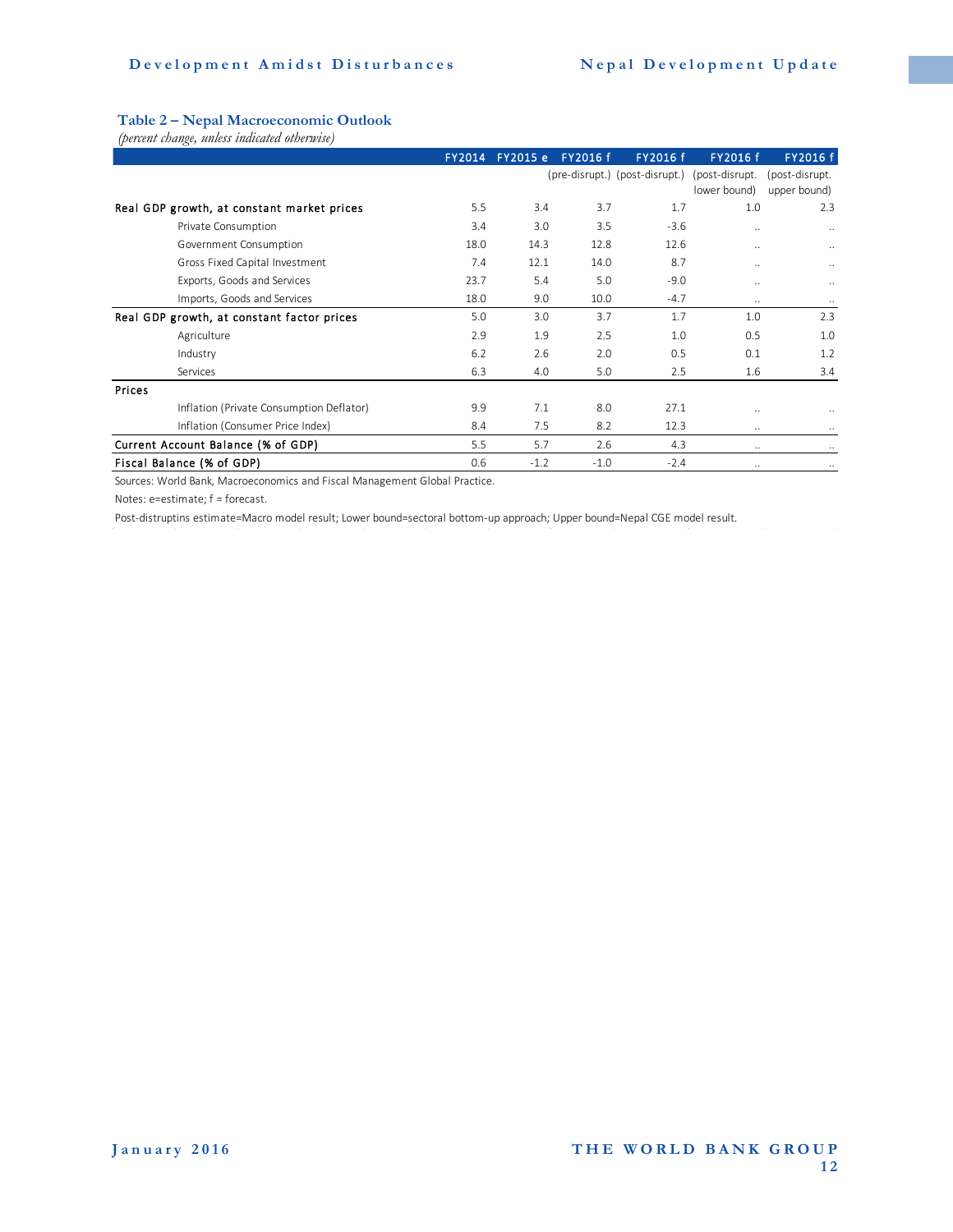### <span id="page-21-0"></span>**C. Challenges**

Nepal faces several simultaneous challenges ahead—effective implementation of post-earthquake recovery coupled with completion of political transition to a new federal constitution—while leveraging its endowments (hydropower potential, human capital) to achieve a faster growth, increase poverty reduction and create economic opportunities for its citizens at home. Additionally, the trade disruption has highlighted the need to urgently diversify Nepalese economy and society, particularly in terms of trade, transport options and supplies of key resources. Delays or missteps in any one of these challenges may lead to permanently forgone opportunities, income and set back Nepal's aspiration for graduating from least developed country (LDC) status.

Low and middle income countries in general tend to experience a long-lasting loss of potential output following a geological disaster like the one experienced by Nepal given their lower capacity to execute spending efficiently and effectively in rebuilding lost capital stock. In fact, the key growth constraint for Nepal in the past has been the insufficient public investment and resulting infrastructure deficit. While the quantity of public investment may increase as a result of a newly proposed and empowered National Reconstruction Authority, ensuring the quality of spending will be even more critical.

Furthermore, as oil prices are expected to stay low for some time, economic opportunities in the oil-exporting Gulf Co-operation Countries (GCC) may be reduced. GCC countries are an important destination for Nepali migrants and a key source of remittances for the country. GCC countries' fiscal deficits reached 13 percent of GDP in 2015. Region's largest economy and one of the largest destinations for Nepalese workers, [Saudi Arabia,](http://www.ft.com/topics/places/Saudi_Arabia) is facing a large fiscal deficit of 21.6 percent in 2015 and 19.4 percent in 2016 and has already announced measures to curb public spending. As a result, this is likely to impact the flow of remittances to Nepal which are already showing signs of a slowing down.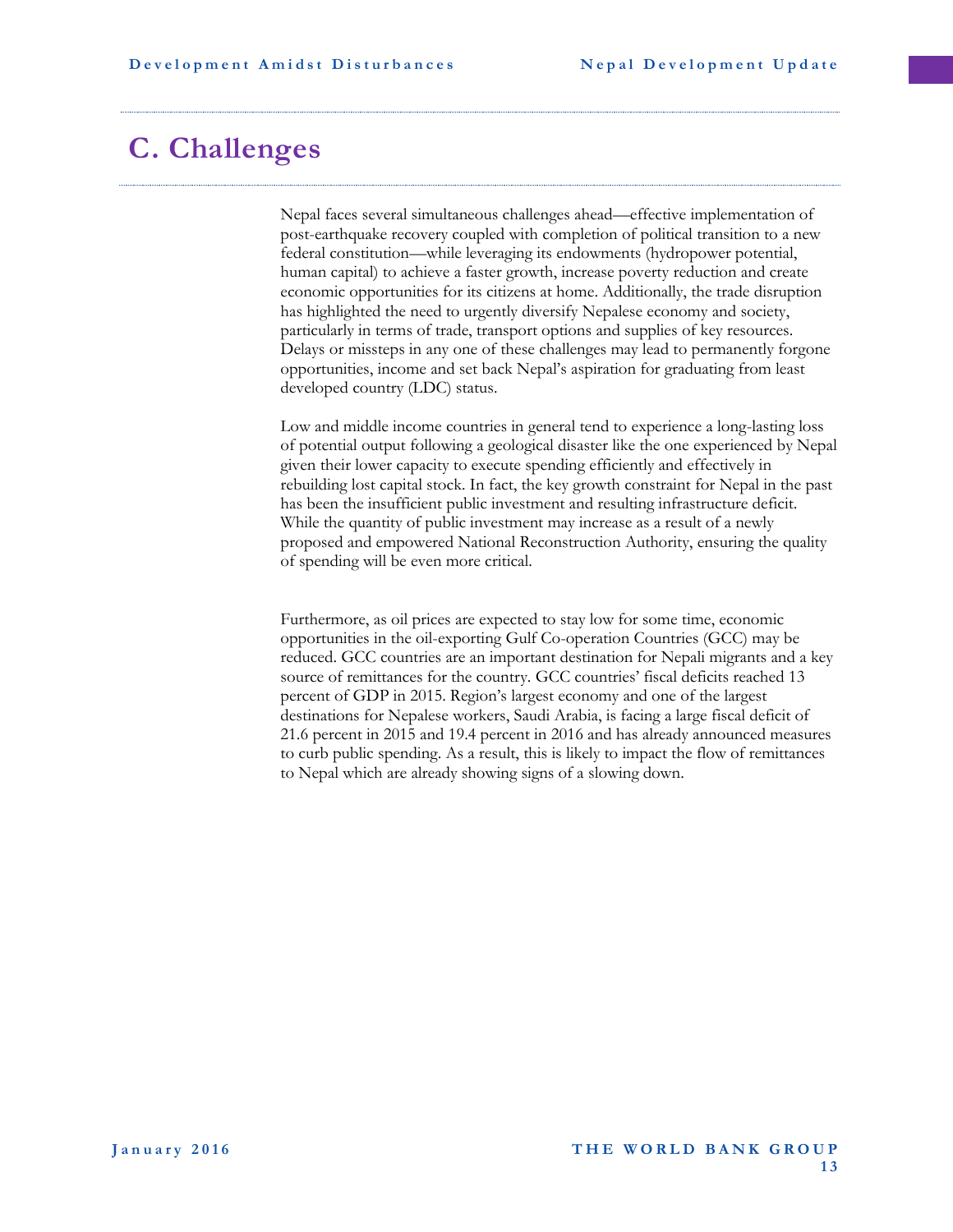#### <span id="page-22-0"></span>**Box 1: Economic literature of the impact of large disasters on growth**

**Economic literature finds that natural disasters have a negative effect on growth in general, with strong disasters leading to permanent losses while quality of institutions, among others, improves countries' ability to cope with the shocks of disasters.**

From an economic growth theory point of view, it is not directly clear how natural disasters should affect economic growth. Traditional neo-classical growth models predict that the destruction of capital drives countries temporarily away from their balanced-growth path, while the endogenous growth models provide less clear-cut predictions (Cavallo et al., 2013).

Neo-classical growth theory posits that if a natural disaster (e.g., an earthquake) destroys part of a country's capital stock, then the production possibility frontier shifts inwards, leading to lower total output per capita. Subsequently, increased investment replenishes the capital stock again and puts it back to its steady state level. In terms of growth rates, theory predicts growth to be lower than trend on impact and, under the right institutions, higher than trend thereafter (Klomp and Valckx, 2014).

Endogenous growth theories revolve around the idea that the destruction of physical capital allows the affected economy to replace outdated equipment and structures faster than along the trend growth path (Caballero and Hammour, 1994). For example, models based on Schumpeter's creative destruction theory may even predict higher growth rates as a result of natural disasters, as these shocks can be an accelerator for re-investment and upgrading the capital stock (Loayza et al., 2012; Cavallo et al., 2013). However, a lack of appropriate institutions, inadequate financing conditions, or limited access to international markets may hamper the catching-up process. Hence, again, the prediction is that a natural disaster lowers GDP per capita on impact. However, what is clear from both theoretical approaches is that the recovery from a disaster is directly related to the quality of institutions and their ability to implement it effectively.

Since about early 2000s, a new strain of empirical research has emerged that evaluates a macroeconomic impact of disasters. Two recent strudies (Klomp and Valckx, 2014; Lazzaroni and van Bergeijk, 2014) summarize 750 and 1,991 regressions from these macroeconomic impact analysis using a meta-analysis approach to measure the overall impact. They find that, on average, there is a negative relationship between natural disasters and economic growth. The main source of data for these studies tends to be the Emergency Events Database (EM-DAT) that captures outcomes of disasters (number of people affected, damage caused).

Furthermore, looking at physical intensity of disasters (Richter scale, Volcanic Eruptions Index, wind speed, precipitation and temperature), Felbermayr and Gröschl (2014), find natural disasters reduce GDP per capita on impact with stronger disasters (top 1 percentile in strength), on average, 6.8 percent. In addition, looking at the length of impact, they do not find that disasters lead to a temporary boom, on average, in the subsequent five-years. Consequently, they find that "natural disasters harm development, period."

In addition, they find strong evidence that that higher institutional quality, higher openness to trade and higher financial openness improves countries' ability to cope with the costs from the natural disasters.

**References:** 

**Caballero, R. J., and Hammour, M. L. (1994). On the timing and efficiency of creative destruction (No. w4768). National Bureau of Economic Research.**

**Cavallo, E., Galiani, S., Noy, I., and Pantano, J. (2013). Catastrophic natural disasters and economic growth. Review of Economics and Statistics, 95(5), 1549-1561.**

**Felbermayr, G., and Gröschl, J. (2014). Naturally negative: The growth effects of natural disasters. Journal of Development Economics, 111, 92-106. Klomp, J., and Valckx, K. (2014). Natural disasters and economic growth: A meta-analysis. Global Environmental Change, 26, 183- 195. Lazzaroni, S., and van Bergeijk, P. A. (2014). Natural disasters' impact, factors of resilience and development: A meta-analysis of the macroeconomic literature. Ecological Economics, 107, 333-346.**

**Loayza, N. V., Olaberria, E., Rigolini, J., and Christiaensen, L. (2012). Natural disasters and growth: going beyond the averages. World Development, 40(7), 1317-1336.**